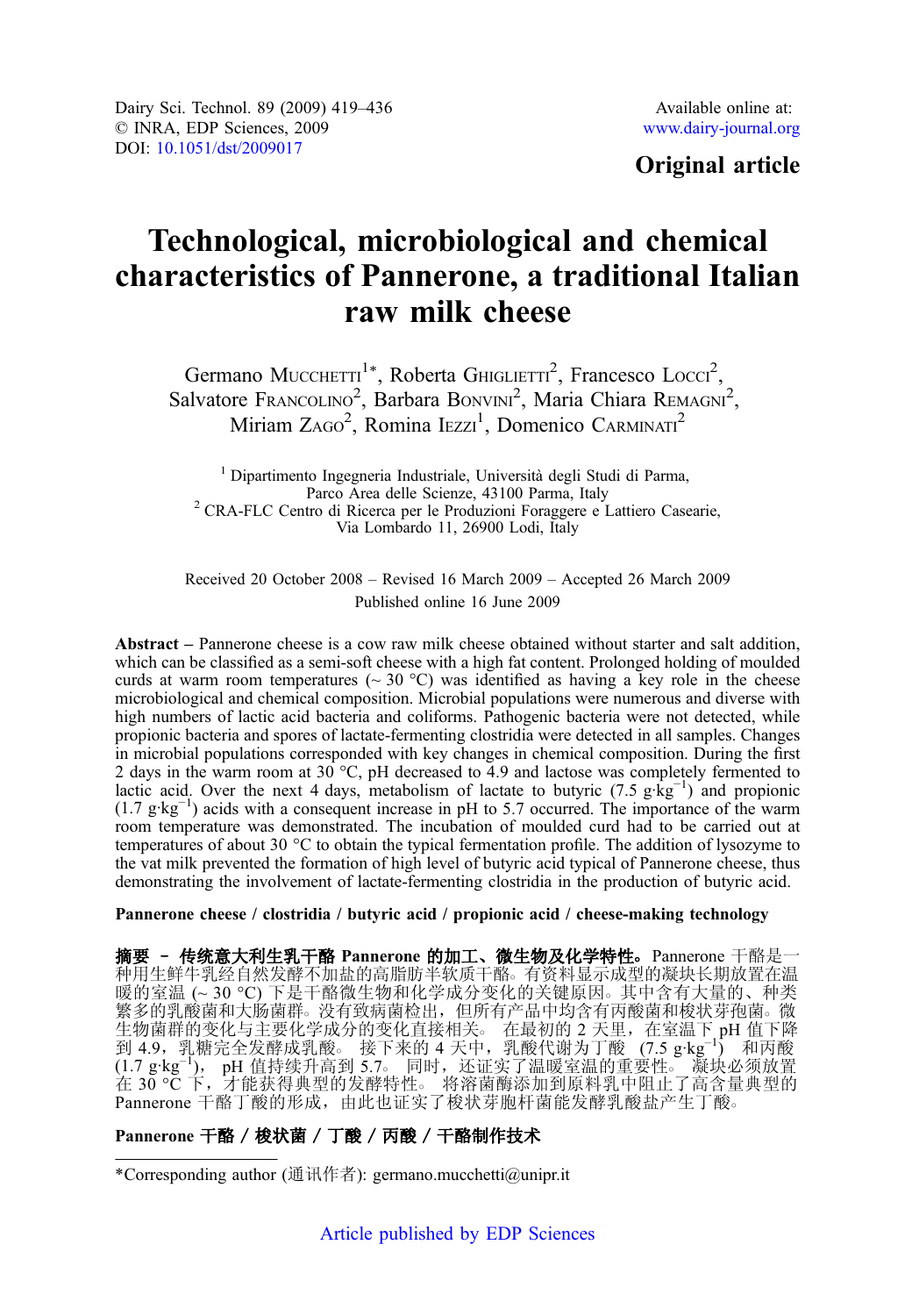Résumé – Caractéristiques technologiques, microbiologiques et chimiques du Pannerone, un fromage italien traditionnel au lait cru. Le Pannerone est un fromage au lait de vache cru obtenu sans ajout de levain ni de sel, qui peut être classé comme fromage à pâte mi-molle à teneur élevée en matière grasse. Le maintien prolongé des caillés moulés en chambre chaude ( $\sim$  30 °C) a été identifié comme ayant un rôle clé sur la composition microbiologique et chimique du fromage. Les populations microbiennes étaient nombreuses et diverses avec des nombres élevés de bactéries lactiques et de coliformes. Les bactéries pathogènes n'étaient pas détectées alors que les bactéries propioniques et les spores de clostridia fermentant le lactate étaient détectés dans tous les échantillons. Les changements dans les populations microbiennes correspondaient à des changements clés dans la composition chimique. Au cours des 2 premiers jours en chambre chaude à 30 °C, le pH descendait à 4,9 et le lactose était complètement fermenté en acide lactique. Les 4 jours suivants, le métabolisme du lactate en acide butyrique (7,5 g·kg<sup>-1</sup>) et en acide propionique (1,7 g·kg−<sup>1</sup> ) et une augmentation conséquente du pH à 5,7 avaient lieu. L'importance de la température en chambre chaude était démontrée. L'incubation du caillé moulé devait se faire à des températures d'environ 30 °C afin d'obtenir le profil de fermentation typique. L'addition de lysozyme au lait de fabrication empêchait la formation de niveaux élevés d'acide butyrique typique du fromage Pannerone, démontrant ainsi l'implication des clostridia fermentant le lactate dans la production de l'acide butyrique.

fromage Pannerone / clostridia / acide butyrique / acide propionique / technologie fromagère

#### 1. INTRODUCTION

Pannerone cheese is traditionally produced near Lodi (Italy), nowadays only in two dairies. This cheese has a cylindrical shape, with a diameter of 28–30 cm, a height of about 20 cm and a weight of 10–13 kg. Pannerone is an unsalted cheese obtained with unrefrigerated cow raw milk and without the use of lactic starter culture. Its production is characterized by milling of the curds by hand before moulding and by a prolonged holding of the moulded curd in a warm room at a temperature of about  $29 \pm 2$  °C up to 7 days. This is then cooled to  $4-10$  °C, and it is ready for consumption after 10–12 days from the start of cheesemaking, but it can be stored for at least 2 months [[22](#page-17-0), [26](#page-17-0)]. The interior of the cheese has a sponge-type structure, with a large number of eyes of different sizes produced by heterofermentative lactic acid bacteria (LAB), yeasts, Enterobacteriaceae [\[23](#page-17-0)] and propionic acid bacteria (PAB) [\[5\]](#page-16-0). Ottogalli et al. [[23](#page-17-0)] did not isolate butyric clostridia from Pannerone cheese, but their study did show that within 8 days of cheese-making the butyric acid was 79.4% of the sum of the volatile-free fatty acids.

The chemical composition of Pannerone cheese is characterized by moisture, fat, protein and ash contents of about 50%, 26%, 21% and 2.4%, respectively [\[26,](#page-17-0) [29\]](#page-17-0). The pH value ranges from 5.4 to 5.8 [[5](#page-16-0), [23](#page-17-0)], but it is unknown if these pH values are due to cessation or inhibition of lactic acid fermentation or due to lactate utilization by non-LAB microflora, for example PAB, yeasts or moulds. No data are known about the carbohydrate and organic acids contents of Pannerone cheese.

The aim of this work was to relate the microbiological and chemical composition of Pannerone cheese to its particular cheese-making technology, demonstrating both the key role of the prolonged stay of the curd in the warm room and that of lactate-fermenting clostridia in the complex fermentation of this cheese.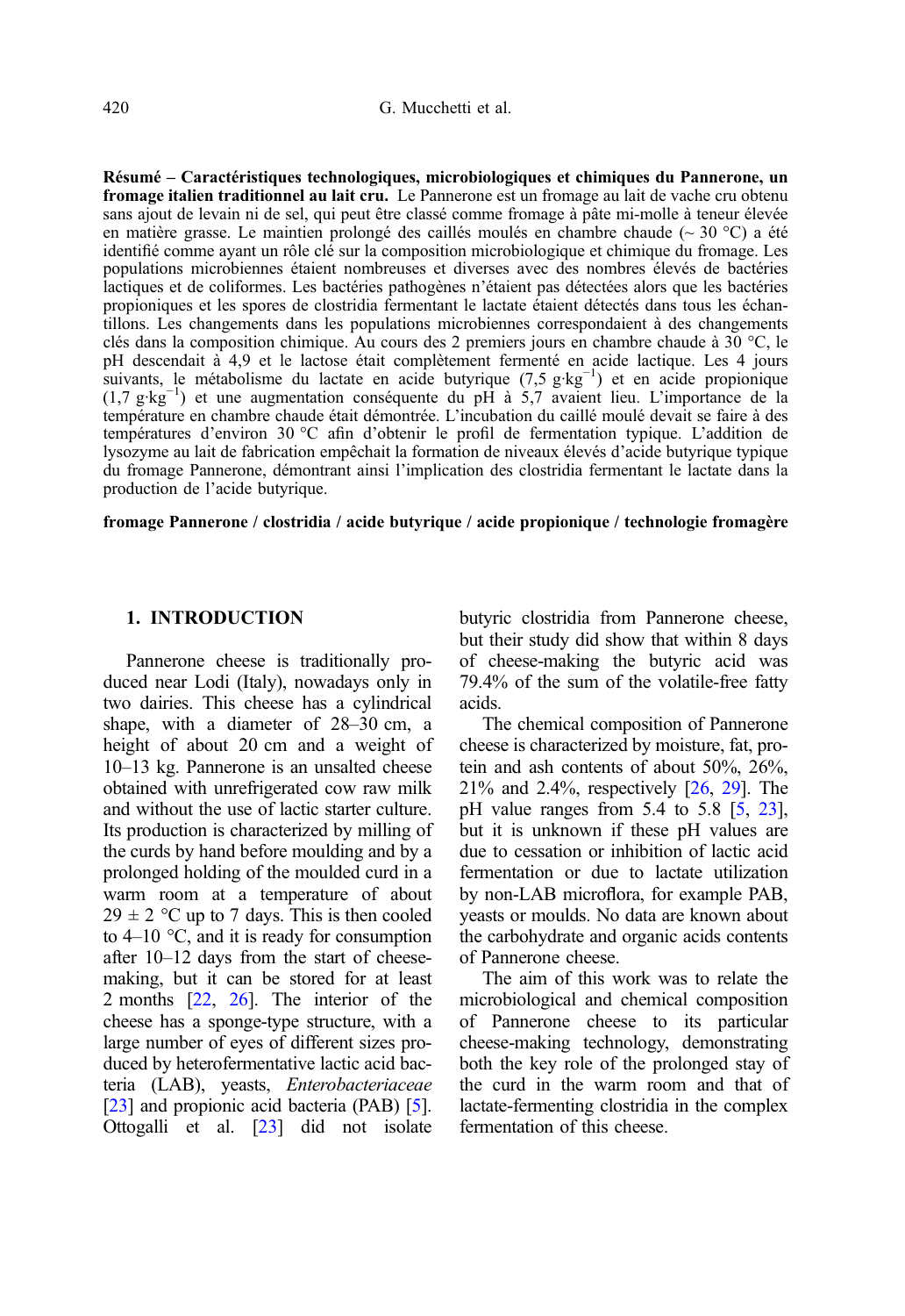# 2. MATERIALS AND METHODS

#### 2.1. Pannerone cheese samples

Twenty-six Pannerone cheeses ready for consumption were sampled directly at the dairy or from retail and were analysed for microbiological and chemical compositions.

#### 2.2. Microbiological analyses

Ten grams of cheese were mixed in 90 mL of sterile 2% trisodium citrate buffer, pH 7.5, and blended for 2 min with a Stomacher 400 Circulator (PBI, Milan, Italy). Decimal dilutions of the stomacher fluid were made using sterile quarter-strength Ringer's solution as diluent. The dilutions were used for the enumeration of bacteria by conventional microbiological methods.

Lactococci were enumerated on M17 agar (Merck, Darmstadt, Germany) after incubation at 37 °C for 48 h. Lactobacilli were enumerated on deMan Rogosa Sharpe (MRS) agar (Merck), under anaerobic conditions, after incubation at 37 °C for 48 h. Heterofermentative LAB were determined on MRS broth with Durham's tubes at 37 °C for 48 h, on the basis of the last dilution which showed gas formation in the tube. Enterococci were enumerated on kanamycin aesculin azide (KAA) agar (Merck) after incubation at 42 °C for 48 h. Yeasts and moulds were enumerated on yeast glucose chloramphenicol (YGC) agar (Merck) after incubation at 25 °C for 5 days. Lipolytic bacteria were enumerated on tributyrin agar (Oxoid, Milan, Italy) at 30 °C for 72 h. Coliforms and Escherichia coli were enumerated on plates of Coli-ID agar (Biomérieux, Rome, Italy), after incubation at 37 °C for 24–48 h. Coagulase-positive staphylococci were enumerated on plates of Baird Parker RPF agar (Biomérieux) after incubation at 37 °C for 48 h. PAB were enumerated on Pal

Propiobac agar (Laboratoires Standa, Caen, France) after incubation at 30 °C for 6 days under anaerobic conditions [\[27\]](#page-17-0). Enumerations of anaerobic lactate-fermenting clostridia were carried out on tubes of Bryant Burkey Modified Broth (BBMB) (Biolife, Milan, Italy) using the most probable number counting technique. After heat treatment at 80 °C for 15 min, to kill vegetative cells and activate spores, 1-mL aliquots of sample or dilution were inoculated into each of the three tubes containing 9 mL of BBMB broth. After inoculation, the tubes were sealed by addition of a layer of paraffin (about 15 mm thick), incubated at 37  $^{\circ}$ C for 7 days and observed for gas production [[8\]](#page-16-0). Detection of pathogens were carried out on 25 g of sample. Salmonella spp. were detected by (i) pre-enrichment in 225 mL buffered peptone water (Merck) at 37 °C for 24 h, (ii) selective enrichment of 0.1 mL of pre-enrichment culture in 10 mL of Rappaport-Vassiliadis (RV, Merck) broth at  $42^{\circ}$ C for 24 h and (iii) selective isolation by streaking 10  $\mu$ L of RV in duplicate onto plates of Rambach agar (Merck) at 37 °C for 24 h. Listeria monocytogenes was detected by (i) primary enrichment in 225 mL of buffered Listeria enrichment broth (BLEB, Oxoid) at 30 °C for 24 h, (ii) secondary enrichment of 0.1 mL of the primary enrichment culture in 10 mL of fresh BLEB at 30 °C for 24 h and (iii) selective isolation by streaking 10 µL of primary and secondary enrichment in duplicate onto plates of Agar Listeria according to Ottaviani and Agosti (ALOA, Biolife) at  $37^{\circ}$ C for  $24-48$  h. E. coli O157:H7 was detected by (i) enrichment in 225 mL of tryptone soya broth (TSB, Oxoid) with 20 mg $L^{-1}$  of novobiocin at 41 °C for 24 h and (ii) selective isolation by streaking 10 µL of enrichment in duplicate onto plates on O157:H7 ID with cefixime-tellurite supplement (Biomérieux) at 37 °C for 24 h.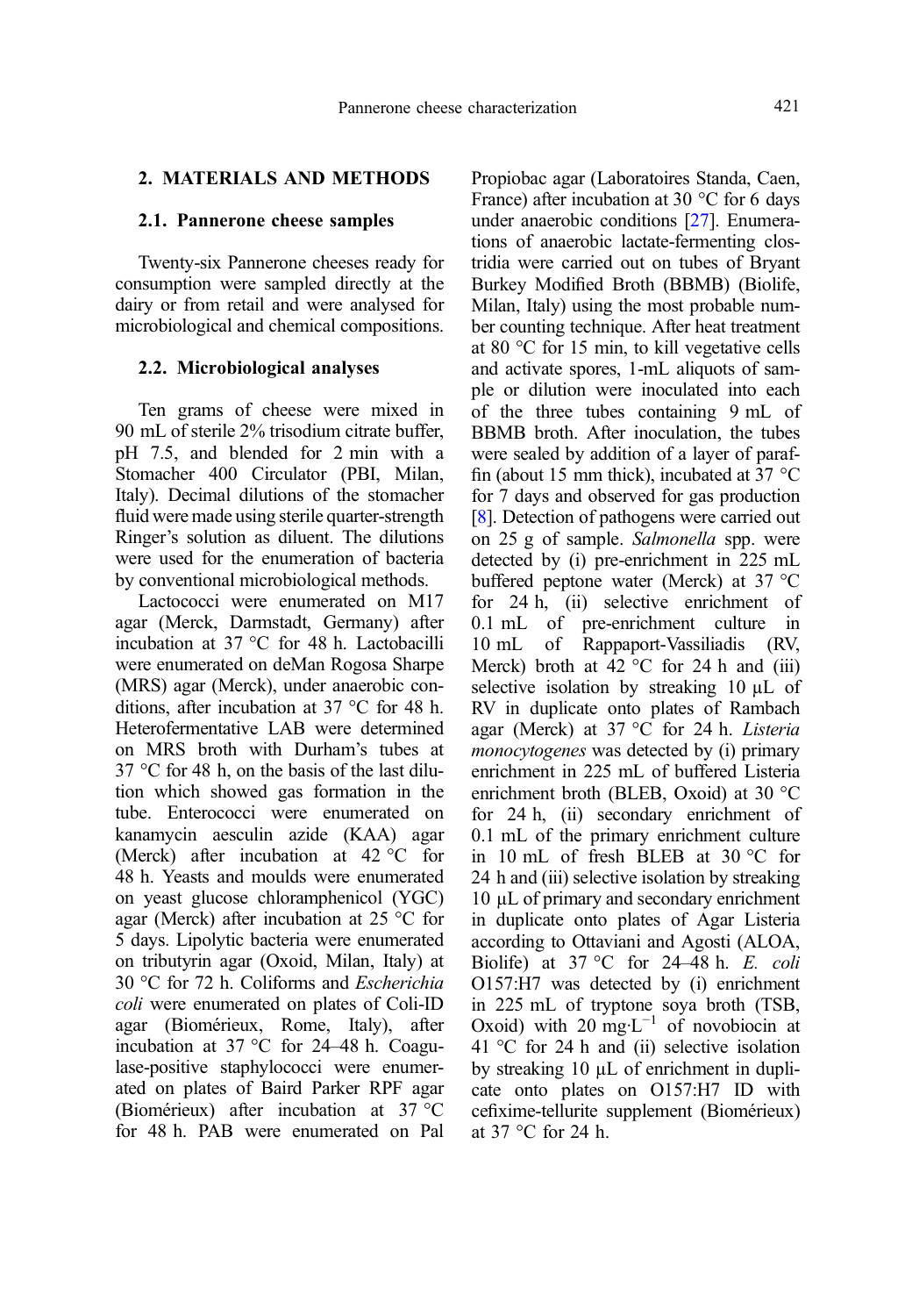#### 2.3. Chemical analyses

The moisture, ash, fat and protein contents of the cheeses were determined according to IDF Standards 25/1964, 27/ 1964, 105/1981 and 4A/1982 [[14](#page-16-0)–[17\]](#page-17-0), respectively. The lactose, galactose, citric acid, lactic acid, acetic acid, propionic acid and butyric acid contents of the cheeses were determined according to the HPLC method described by Bouzas et al. [\[6](#page-16-0)] for the simultaneous analysis of sugars and organic acids in cheese, using an Aminex HPX-87 column (Bio-Rad Laboratories, Richmond, CA, USA) and ultraviolet and refractive index detectors in series. Samples for HPLC analysis were prepared according to Bouzas et al. [[6\]](#page-16-0). Twenty-five millilitres of 0.009 N  $H_2SO_4$  were added to 5 g of ground cheese and extracted for 1 h while mixing using a magnetic stirrer. The extract was centrifuged at  $3000 \times g$  for 10 min. The supernatant was filtered through a 0.45-um regenerated cellulose membrane syringe filter (Econofilter, Agilent Technologies, Germany). The pH was measured by means of a pH meter (Portamess 913, Knick Elektronische, Berlin, Germany).

# 2.4. Monitoring of technological parameters

Ten cheese-makings were performed at the Carena Dairy (Caselle Lurani, Lodi, Italy) and the main technological parameters used were recorded. To better understand their dynamics, for two of ten cheese productions temperature and pH were measured during the first 8 days of production with a frequency of one measure every 30 min, by means of a pH meter (Portamess 913) and temperature data logger (Testo 177-T3, Testo SpA, Settimo Milanese, Italy) equipped with a negative temperature coefficient thermistor probe (Testo 0613 2211). Samples of milk, curd before moulding and cheese after 1, 4, 8, 12 and 32 days from cheese-making were sampled to determine their microbiological and chemical characteristics.

### 2.5. Influence of the warm room step on Pannerone cheese quality

Cheese-making trials were performed at the experimental dairy of CRA-FLC using an incubator to simulate warm room temperatures, able to contain two moulds of Pannerone, with the air temperature regulated at 4, 20, 25, 30 (control) and 38  $^{\circ}$ C. Each trial was carried out in duplicate for all the temperatures of incubation. Temperature and pH of cheese were monitored. Samples of milk and curd were analysed after 24 h and 6 days to assess their microbiological and chemical characteristics.

# 2.6. Influence of lactate-fermenting clostridia on Pannerone cheese quality

To demonstrate the hypothesis that butyric acid is mainly produced by lactatefermenting clostridia, duplicate cheesemaking trials were undertaken in which lysozyme was added to milk at a rate of 50 mg·L<sup>-1</sup> (Chr. Hansen Ltd., Parma, Italy). The cheese was produced according to its traditional procedure and the curd was held at 30 °C for 6 days. Temperature and pH of cheese were monitored every 30 min and samples were analysed after 6 days to assess their chemical characteristics.

#### 2.7. Statistical analyses

The chemical composition of cheese according to different warm room temperatures and lysozyme addition was analysed using one-way analysis of variance via Microsoft Office Excel 2003 (Microsoft Corp., USA). Differences between treatments were considered significant at the level of  $P < 0.05$ .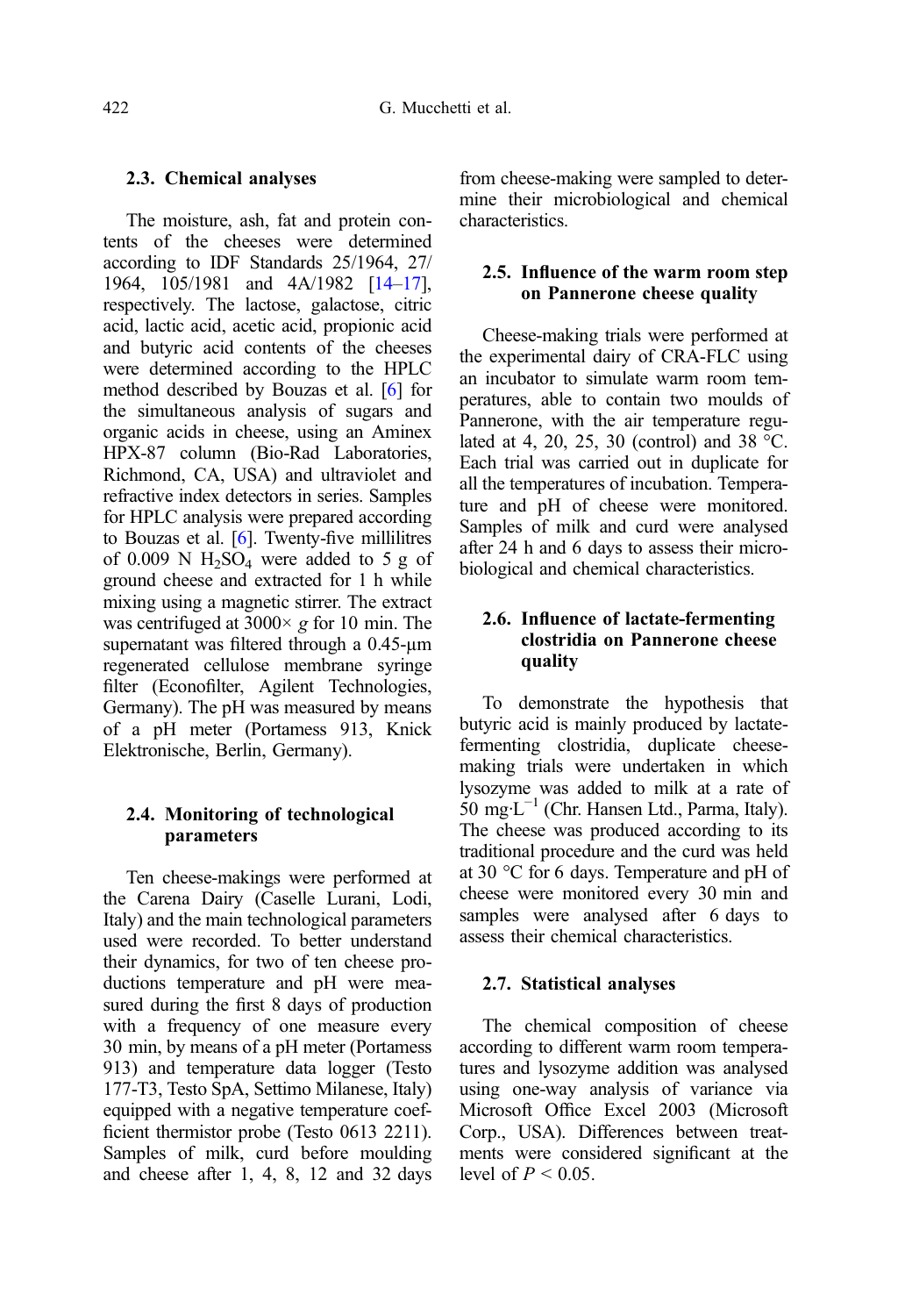| Bacteria                             | Mean                  | $SE^a$              | Median               | SD <sup>b</sup>     |  |  |  |
|--------------------------------------|-----------------------|---------------------|----------------------|---------------------|--|--|--|
| Coliforms                            | $6.9 \times 10^{6}$   | $4.7 \times 10^{6}$ | $1.9 \times 10^{3}$  | $2.4 \times 10^{7}$ |  |  |  |
| Escherichia coli                     | $4.5 \times 10^{6}$   | $4.0 \times 10^{6}$ | $3.7 \times 10^{4}$  | $2.1 \times 10^{7}$ |  |  |  |
| Coagulase-positive staphylococci     | $1.6 \times 10^{2}$   | $1.3 \times 10^{2}$ | $1.0 \times 10^{-1}$ | $6.8 \times 10^{2}$ |  |  |  |
| Enterococci                          | $3.8 \times 10^{6}$   | $1.7 \times 10^6$   | $7.4 \times 10^5$    | $8.7 \times 10^6$   |  |  |  |
| Cocci-shaped LAB                     | $7.9 \times 10^{7}$   | $3.1 \times 10^{7}$ | $2.5 \times 10^{7}$  | $1.6 \times 10^8$   |  |  |  |
| Rod-shaped LAB                       | $1.7 \times 10^8$     | $5.3 \times 10^{7}$ | $1.2 \times 10^8$    | $2.7 \times 10^8$   |  |  |  |
| Heterofermentative LAB               | $2.1 \times 10^{7}$   | $1.1 \times 10^{7}$ | $1.0 \times 10^{7}$  | $5.5 \times 10^{7}$ |  |  |  |
| Yeasts                               | $3.7 \times 10^5$     | $2.3 \times 10^5$   | $1.8 \times 10^{3}$  | $1.1 \times 10^6$   |  |  |  |
| Moulds                               | $5.4 \times 10^{5}$   | $4.8 \times 10^{5}$ | $1.8 \times 10^{2}$  | $2.5 \times 10^6$   |  |  |  |
| Lactate-fermenting clostridia spores | $1.9 \times 10^{5}$   | $8.9 \times 10^{4}$ | $1.6 \times 10^{4}$  | $4.0 \times 10^5$   |  |  |  |
| Propionic acid bacteria              | $9.0 \times 10^5$     | $5.3 \times 10^5$   | $3.6 \times 10^5$    | $2.1 \times 10^6$   |  |  |  |
| Lipolytic bacteria                   |                       |                     | Absent in 1 g sample |                     |  |  |  |
| Listeria monocytogenes               |                       |                     |                      |                     |  |  |  |
| Salmonella spp.                      | Absent in 25 g sample |                     |                      |                     |  |  |  |
| E. coli O157:H7                      |                       |                     |                      |                     |  |  |  |

<span id="page-4-0"></span>**Table I.** Microbiological characteristics ( $CFU·g^{-1}$ ) of 26 samples of Pannerone cheese.

 $\frac{a}{b}$  SE, standard error.<br> $\frac{b}{b}$  SD, standard deviation.

#### 3. RESULTS AND DISCUSSION

# 3.1. Microbiological characteristics of Pannerone cheese

The microbiological analyses of 26 Pannerone cheeses (Tab. I) ready for consumption showed that pathogenic bacteria, i.e. Salmonella spp., L. monocytogenes and E. coli O157:H7, were absent. Forty-six E. coli strains isolated from six Pannerone cheeses of the present study were also studied by Zago et al. [\[30\]](#page-17-0) to determine the presence of genes codifying for virulence factors. This study confirmed the absence of both O157:H7 and other enteropathogenic strains. Total coliforms were mostly E. coli, with median values, respectively, of  $1.9 \times 10^3$  and  $3.7 \times 10^4$  CFU·g<sup>-1</sup> but with a very large variability. This large variability is common in artisanal raw milk cheeses as described by Freitas and Malcata [[13](#page-16-0)]. Coliforms were considered important for the sensorial properties of Pannerone cheese [\[23](#page-17-0)], because of their ability to produce gas and aromatic compounds such as formic and acetic acids, and 2,3-butanedione and to utilize citrate [[9](#page-16-0)]. Counts of coagulase-positive staphylococci were usually low. The predominant microflora were LAB, mainly lactobacilli, present at levels of  $10^8$  CFU·g<sup>-1</sup>, while the counts of cocci were 1 log lower. Among the other gas-producing bacteria that can be involved in the formation of the typical sponge-like structure of Pannerone cheese, heterofermentative LAB showed the highest counts, followed by PAB and lactate-fermenting clostridia spores, in that order (Tab. I). Yeasts, traditionally considered an important flora of Pannerone cheese [\[5](#page-16-0), [23](#page-17-0)], showed a lower count than expected (mean value of  $3.7 \times 10^5$  CFU·g<sup>-1</sup> and median value of  $1.8 \times 10^3$  CFU·g<sup>-1</sup>). No lipolytic bacteria were detected in Pannerone cheeses.

# 3.2. Chemical composition of Pannerone cheese

The mean chemical composition of Pannerone cheese ([Tab. II\)](#page-5-0) showed that total solids content  $(592.3 \pm 9.4 \text{ g} \cdot \text{kg}^{-1})$  of the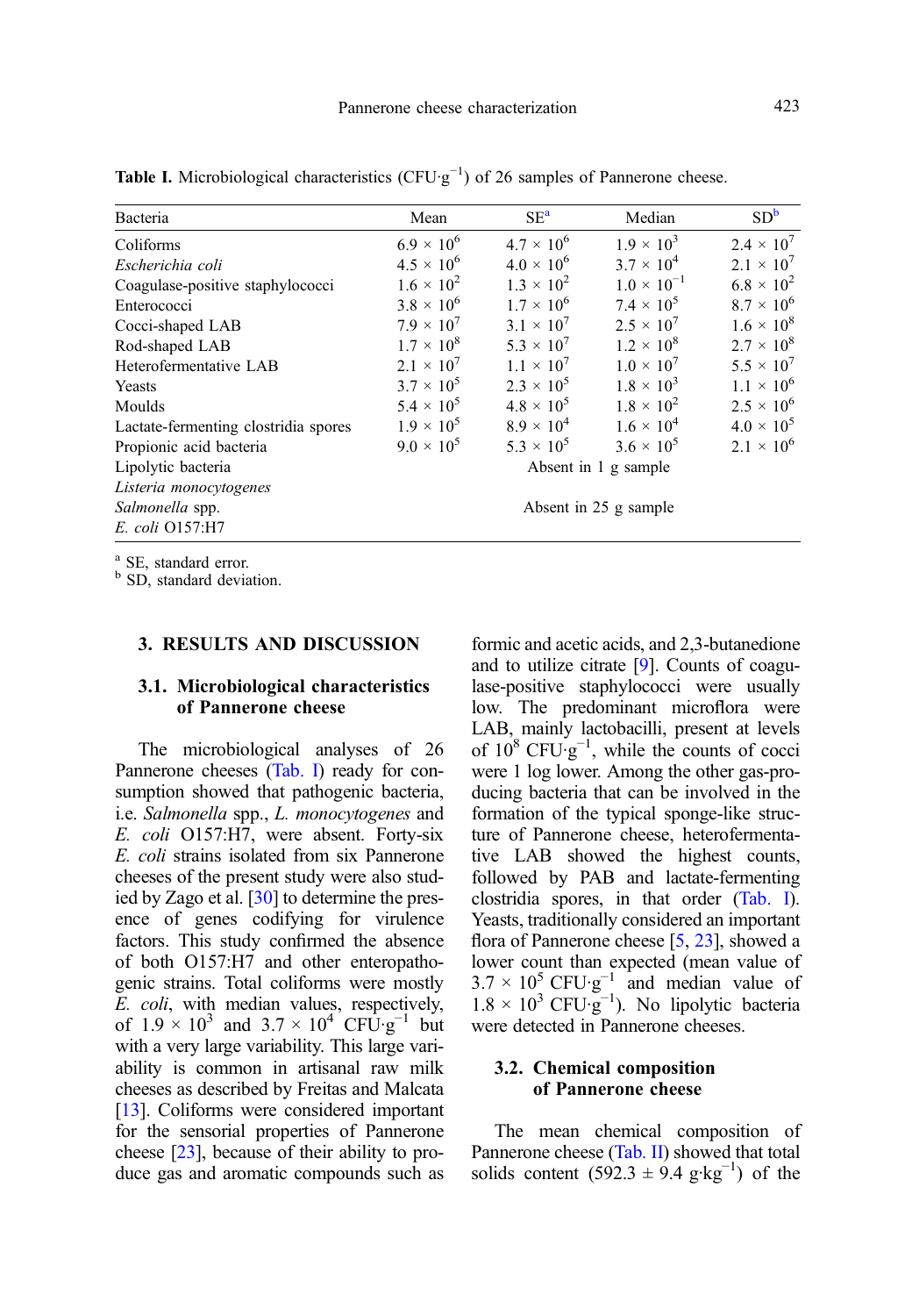|                | Mean  | SE <sup>a</sup> | Median | SD <sup>b</sup> |
|----------------|-------|-----------------|--------|-----------------|
| Total solids   | 592.3 | 1.9             | 590.6  | 9.4             |
| Fat            | 334.0 | 2.9             | 336.0  | 15.0            |
| Protein        | 235.6 | 1.9             | 235.4  | 9.5             |
| Ash            | 22.6  | 0.5             | 23.4   | 2.7             |
| Lactose        | 0.00  | 0.00            | 0.00   | 0.00            |
| Galactose      | 0.01  | 0.01            | 0.00   | 0.03            |
| Lactic acid    | 1.27  | 0.35            | 0.74   | 1.79            |
| Acetic acid    | 0.69  | 0.07            | 0.72   | 0.37            |
| Citric acid    | 0.00  | 0.00            | 0.00   | 0.00            |
| Propionic acid | 1.71  | 0.10            | 1.77   | 0.50            |
| Butyric acid   | 7.49  | 0.29            | 7.64   | 1.49            |
| pH             | 5.61  | 0.03            | 5.59   | 0.13            |

<span id="page-5-0"></span>Table II. Mean chemical composition  $(g \cdot kg^{-1})$  of 26 samples of Pannerone cheese.

 $\frac{a}{b}$  SE, standard error.<br> $\frac{b}{b}$  SD, standard deviation.

cheeses were higher than the value of 500  $g \cdot kg^{-1}$  previously reported [[26](#page-17-0), [29\]](#page-17-0), and similar to that reported for Pannerone cheese ripened for 30 days at a temperature ranging from 8 to 10  $^{\circ}$ C instead of 4  $^{\circ}$ C [\[26](#page-17-0)]. Lactose, galactose and citric acid were detected but at negligible levels. The amount of lactic acid was very low  $(1.27 \pm 1.79 \text{ g} \cdot \text{kg}^{-1})$  in comparison to cheeses other than mould ripened cheeses [\[22](#page-17-0)], with an average pH value of 5.61. High amounts of butyric acid  $(7.49 \pm 1.49 \text{ g} \cdot \text{kg}^{-1})$  were detected. Butyric acid can be derived from lactate fermentation by butyric clostridia or from lipolysis, mainly by moulds or lamb paste rennet. Usually, butyric acid is present in cheese in lower amounts, even in defective cheeses such as hard cheeses cracked by an intensive late blowing. Bacci et al. [\[3](#page-16-0)] measured up to  $1.8 \text{ g·kg}^{-1}$  of butyric acid in blown Parmigiano Reggiano cheese. Experimental Emmental cheeses produced by adding Clostridium tyrobutyricum to milk had a butyric acid content of about 2.7 g·kg<sup>-1</sup> [\[20](#page-17-0)]. Values of butyric acid similar to those measured in Pannerone were only found in a Turkish pickled white cheese after more than 6 months of ripening [[2](#page-16-0)], but its origin was related to lipolysis. The amount of butyric acid in sheep raw milk Fiore Sardo cheese, obtained using lamb paste rennet ranged from 1.0 to 4.0 g· $kg^{-1}$  [[1,](#page-16-0) [24\]](#page-17-0). The butyric acid content was usually not higher than 2.6 g·kg<sup> $-1$ </sup> in Gorgonzola or other blue cheeses, produced with lipolytic Penicillium roqueforti as a starter [\[7,](#page-16-0) [10,](#page-16-0) [25\]](#page-17-0). In ripened Portuguese Serra ewe's cheese, the amount of butyric acid did not exceed  $3.2 \pm 1.8$  g·kg<sup>-1</sup> [\[21\]](#page-17-0).

The level of propionic acid of Pannerone cheese  $(1.7 \pm 0.5 \text{ g} \cdot \text{kg}^{-1})$ , i.e.  $4.2 \pm 1.2$  g·kg<sup>-1</sup> when calculated on its moisture basis) was lower than that of ripened Swiss cheese  $(4.0–6.0 \text{ g} \cdot \text{kg}^{-1})$  of cheese on moisture basis) [\[4](#page-16-0)] or Emmental Grand Cru cheeses  $(8.0 \text{ g} \cdot \text{kg}^{-1})$  in the extracted aqueous phase). This level is similar to that of Comté cheese  $(4.9 \text{ g} \cdot \text{kg}^{-1})$ in the extracted aqueous phase), but higher than that produced by PAB in some industrial French Emmental  $(1.0-2.0 \text{ g} \cdot \text{kg}^{-1})$  in the extracted aqueous phase) [[28](#page-17-0)]. The amount of acetic acid of Pannerone (minimum 0.17 g·kg<sup>-1</sup> and maximum 1.83  $g \cdot kg^{-1}$ ) was similar to that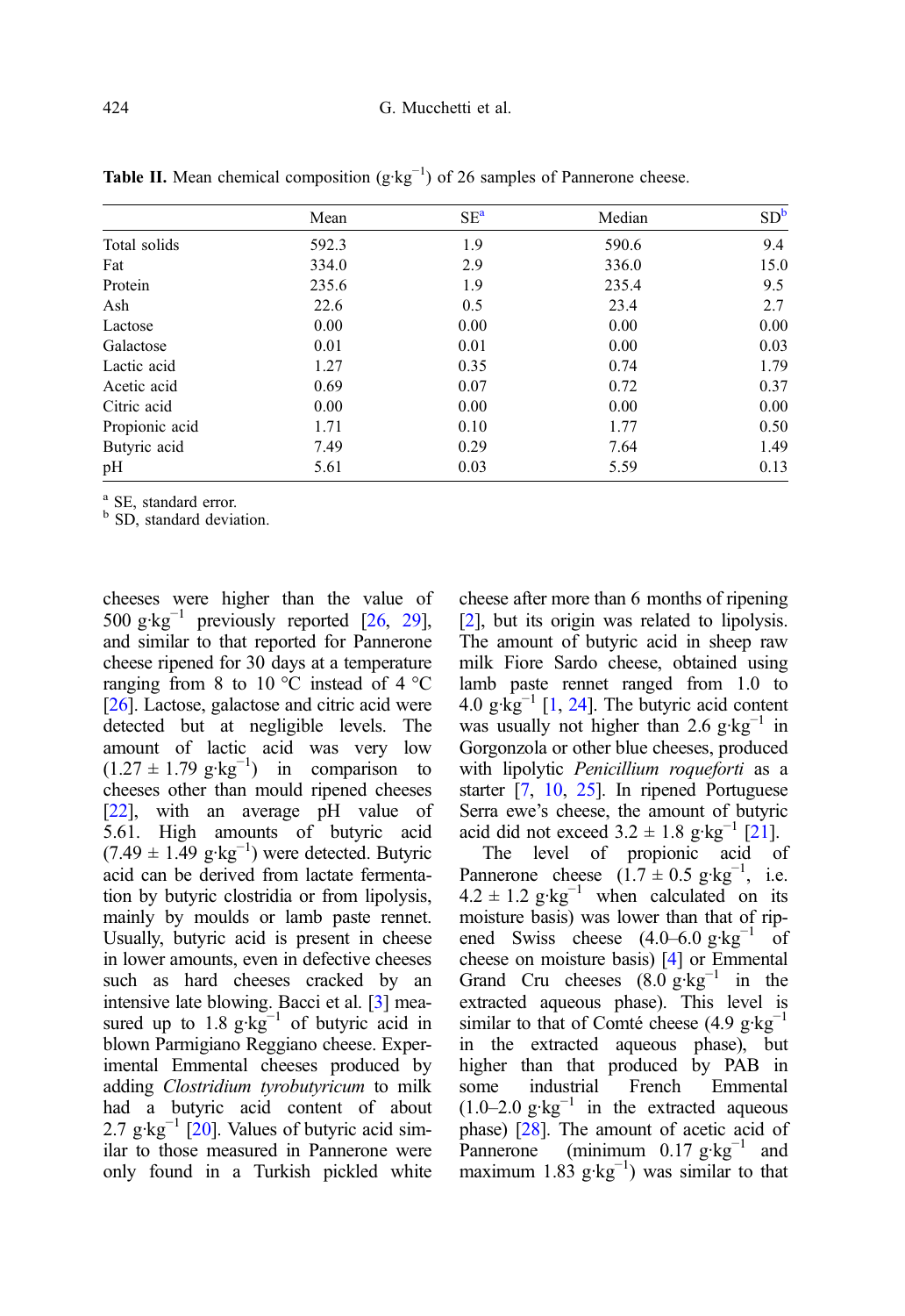of other raw milk cheeses obtained without starter addition to milk, but significantly less than that recoverable in Emmental [\[28\]](#page-17-0).

#### 3.3. Pannerone cheese technology

Unrefrigerated raw milk was collected immediately after milking and transported to the dairy, where it was immediately transformed following the traditional technology ([Tab. III\)](#page-7-0) described by Savini [[26](#page-17-0)] and Del Forno [\[11\]](#page-16-0), with a few differences: a shorter renneting time (about 20 min compared to 45 min applied in the past [[26](#page-17-0)]) and a shorter period in the warm room at 30 °C (6 days compared to 7–10 days previously described [[11](#page-16-0), [26](#page-17-0)]). Moreover, today the cheese is at retail within 1 week from cheese-making, while in the past the cheese was ripened at  $8-10$  °C for  $8-10$  days and it was considered mature after 20 days [\[26\]](#page-17-0).

# 3.3.1. Monitoring of pH, temperature, microbial counts and chemical composition during Pannerone cheese-making

The changes of pH during the first 8 days from Pannerone cheese-making showed a specific behaviour ([Fig. 1](#page-8-0)) characterized by a first phase where pH was substantially unchanged for 10 h, followed by a sharp decrease to pH 5.1–5.2 in the successive 10 h. The drop in pH continued up to 48 h from cheese-making reaching a minimum value of 4.9, and then the pH remained around that value for 40 h. After the fourth day from cheese-making, the pH started to rise up to 5.7. The pH drop and the successive increase occurred because the temperature of the cheese (28.4  $\pm$  1.4 °C) firstly remained favourable to the growth of LAB and then, when milk sugars had been depleted, the same high temperature allowed the growth of lactatefermenting bacteria, such as butyric clostridia and PAB.

The growth kinetics of the different microbial populations originating from raw milk and from the environment are summarized in [Table IV.](#page-9-0) The lack of LAB starter was responsible for the delay in the start of acidification [\(Fig. 1\)](#page-8-0). After 1 day from curd moulding, when the pH dropped to 5.1, cocci-shaped LAB were the most represented microflora, followed by total coliform bacteria. Heterofermentative LAB and enterococci grew at different speeds, according to the initial count in raw milk. E. coli reached their maximum values in the curd after 1 day (i.e.  $10^8$  CFU·g<sup>-1</sup>) and remained substantially stable up to 30 days of storage of the cheese at 4 °C. Yeasts grew to  $10^5$  CFU·g<sup>-1</sup>. During the step in the warm room, the cheese temperature of about 28 °C allowed the growth of homofermentative LAB, mainly rod-shaped, to continue until there was a complete depletion of lactose, galactose and citric acid and a maximum production of lactic acid ([Tab. V\)](#page-10-0) and  $pH$  drop [\(Fig. 1](#page-8-0)). After the eighth day from cheese-making, the count of coagulase-positive staphylococci decreased. On the contrary, at the same time PAB started their growth reaching their maximum value after coming out of the warm room. The level of PAB was substantially unchanged during the storage of cheese at 4 °C. The presence of the lactate-fermenting clostridia spores was detected only after more than 12 days from cheese-making, despite the large butyric acid amount present in the cheese after being in the warm room [\(Tab. V](#page-10-0)).

The growth kinetics of the different microbial groups are similar to those described previously by Ottogalli et al. [[23\]](#page-17-0), although they never found PAB and butyric clostridia in milk or in cheese. However, Bodini et al. [\[5](#page-16-0)] detected high levels of PAB both in the curd  $(6.8 \times 10^7 \text{ CFU} \cdot \text{g}^{-1})$  and in Pannerone cheese  $(3.8 \times 10^8 \text{ CFU} \cdot \text{g}^{-1})$ .

The changes of the chemical composition of Pannerone cheese during the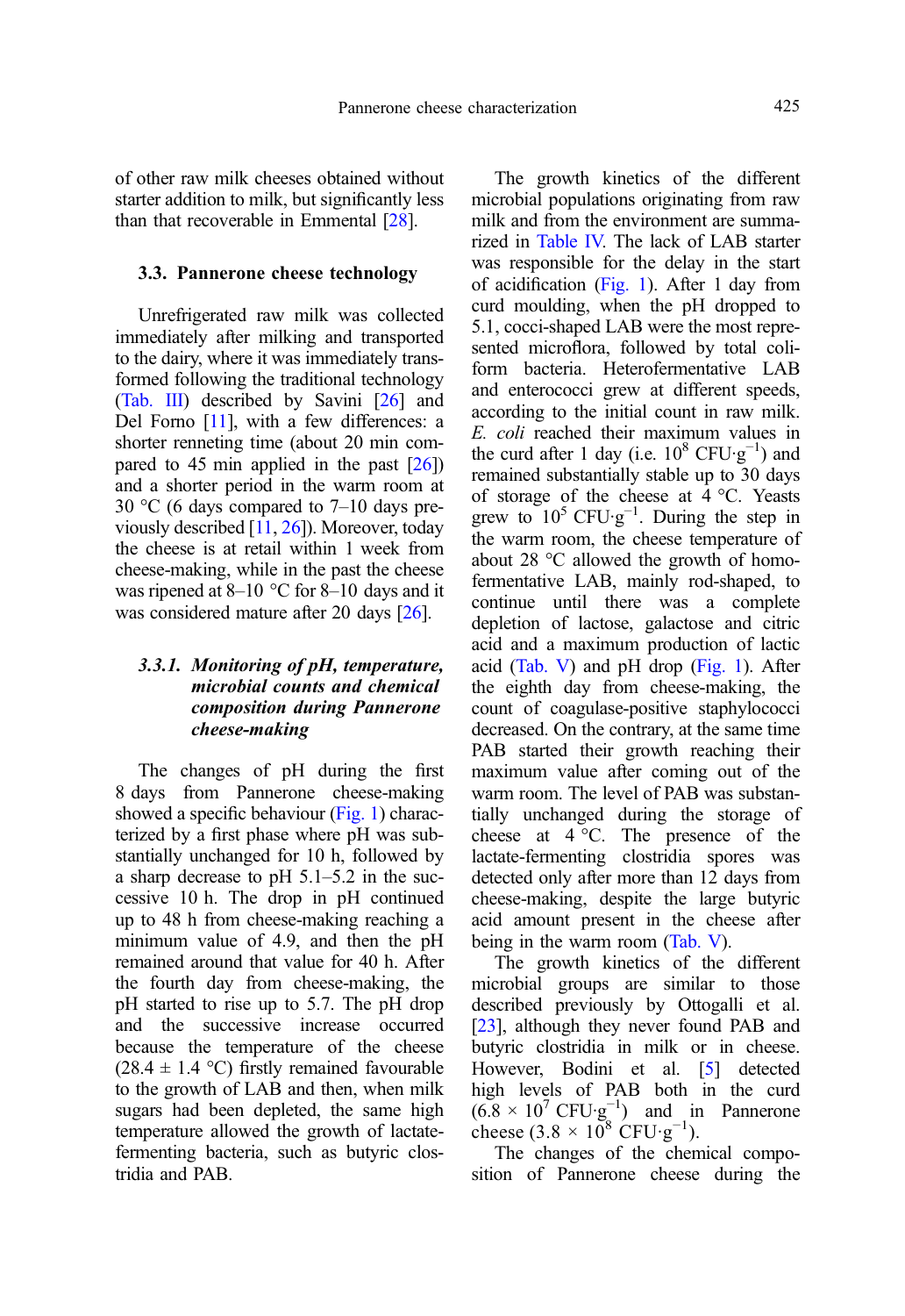<span id="page-7-0"></span>Table III. Pannerone cheese-making technology.

|                                                                                                                                  | Mean                                                                      | SD <sup>a</sup> |  |
|----------------------------------------------------------------------------------------------------------------------------------|---------------------------------------------------------------------------|-----------------|--|
| Milk acidity in the vat (pH)                                                                                                     | 6.6                                                                       | 0.0             |  |
| Temperature of milk in the vat $(^{\circ}C)$                                                                                     | 30.0                                                                      | 0.0             |  |
| Starter addition                                                                                                                 | None                                                                      |                 |  |
| Liquid calf rennet $(g \cdot kg^{-1}$ of milk) (chymosin minimum 70%)                                                            | 0.04                                                                      | 0.0             |  |
| Renneting time (min)                                                                                                             | 20.2                                                                      | 4.0             |  |
| Holding time between renneting and curd breaking $-$ gel hardening (min)                                                         | 5.4                                                                       | 1.7             |  |
| Time of curd breaking (min)                                                                                                      | 20.2                                                                      | 7.5             |  |
| Acidity of the whey at the curd extraction (°SH/50 mL)                                                                           | 2.6                                                                       | 0.0             |  |
| Curd extraction from the vat                                                                                                     | By means of linen cloths, each                                            |                 |  |
|                                                                                                                                  | containing about 6 kg of curd, forming<br>bundles superimposed one on top |                 |  |
|                                                                                                                                  | of the other                                                              |                 |  |
| Time used for curd extraction by hand with linen cloths (min)                                                                    | 15.7                                                                      | 2.6             |  |
| Temperature of the extracted curd $(^{\circ}C)$                                                                                  | 27.3                                                                      | 0.5             |  |
| Holding time of the curd in cloths for the first whey drainage, before transport in another<br>room for the $2nd$ drainage (min) | 9.7                                                                       | 4.1             |  |
| Holding time of the curd before moulding (min)                                                                                   | 23.7                                                                      | 5.7             |  |
| Time used for curd milling by hand and moulding (min)                                                                            | 13.3                                                                      | 2.9             |  |
| Temperature of the curd in the mould $(°C)$                                                                                      | 25.2                                                                      | 0.4             |  |
| Holding time of the moulded curd in the room for the 2 <sup>nd</sup> whey drainage (h)                                           | 11.6                                                                      | 1.2             |  |
| Temperature of the curd at the end of the holding time $(^{\circ}C)$ before the entry in warm room                               | 27.7                                                                      | 1.5             |  |
| Temperature of the warm room $(^{\circ}C)$                                                                                       | 29.8                                                                      | 0.8             |  |
| Temperature of the curd after 48 h of rest in warm room $(^{\circ}C)$                                                            | 29.5                                                                      | 0.6             |  |
| Extraction of the curd from the mould and wrapping with a wooden band                                                            | Usually after 48 h in warm room                                           |                 |  |
| Holding time in the warm room (h) cheese wheels are turned upside down                                                           | 111.4                                                                     | 14.1            |  |
|                                                                                                                                  | Every day                                                                 |                 |  |
| Temperature of Pannerone cheese at the exit from the warm room $(^{\circ}C)$                                                     | 27.6                                                                      | 1.1             |  |
| Temperature of the room for the pre-cooling of the cheese $(°C)$                                                                 | 18.2                                                                      | 1.5             |  |
| Holding time for the pre-cooling step (h)                                                                                        | 14.4                                                                      | 6.4             |  |
| Temperature of Pannerone cheese at the end of pre-cooling $(°C)$                                                                 | 18.2                                                                      | 1.7             |  |
| Holding time in refrigerated room at $5 \pm 1$ °C (h)                                                                            | 20.9                                                                      | 6.4             |  |
| Salting of Pannerone (brining/dry)                                                                                               | None                                                                      |                 |  |
| Storing of the cheese in the warehouse of the dairy at $6 \pm 1$ °C                                                              | $< 1$ week                                                                |                 |  |
| Shelf life                                                                                                                       | Up to 60 days                                                             |                 |  |

<sup>a</sup> SD, standard deviation.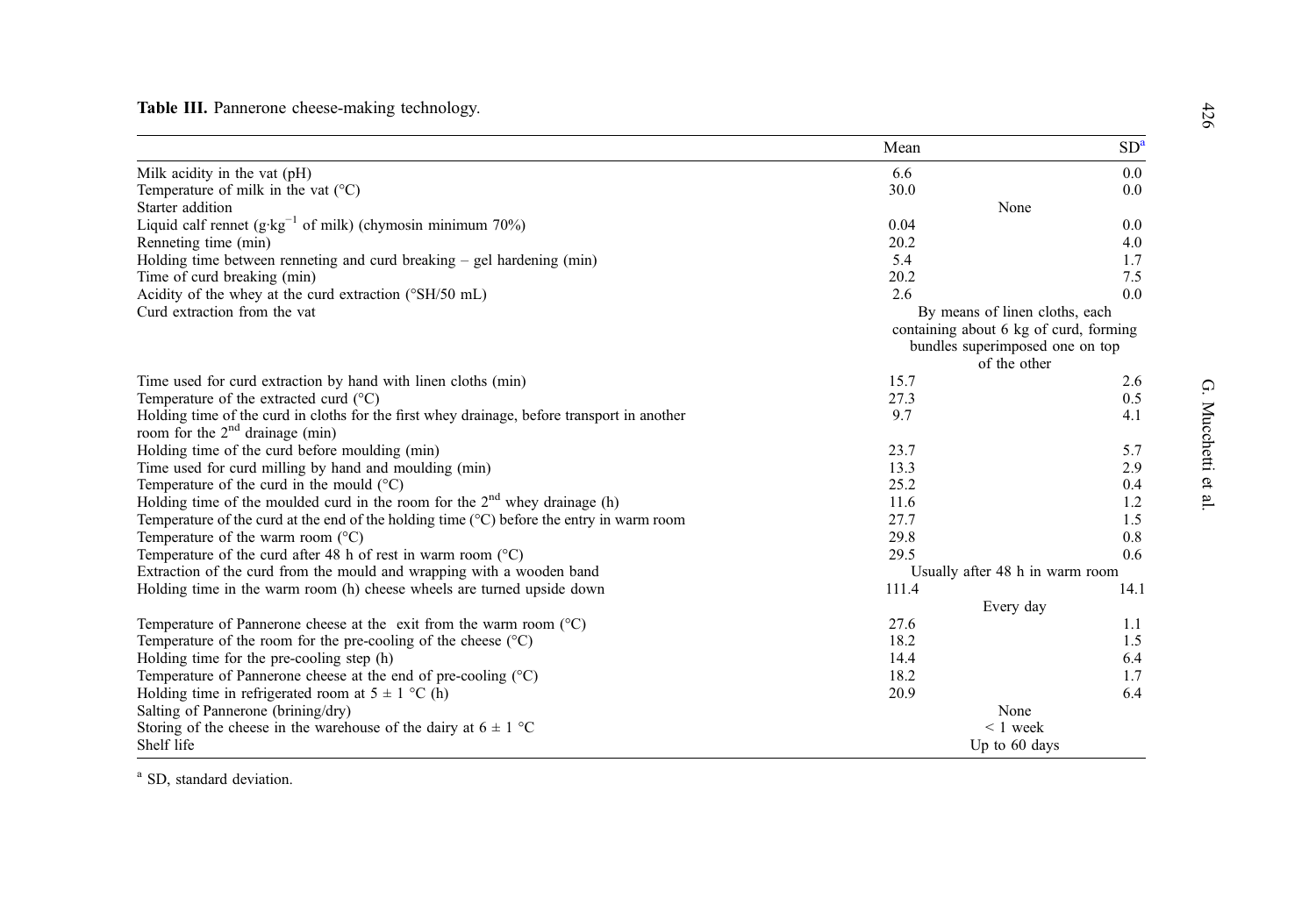<span id="page-8-0"></span>

Figure 1. Evolution of temperature and pH during the first 8 days from cheese-making. Note: The fluctuations of pH and temperature values, mainly after the fourth day, correspond to the different positions of the probes when the cheese was turned upside down.

cheese-making and shelf life are summarized in [Table V.](#page-10-0) The balance between lactose, galactose and lactic acid showed fast depletion of lactose and galactose by the fourth day from cheese-making and increase of lactic acid up to 15  $g \text{·kg}^{-1}$ . By the end of the warm room time, on the eighth day, citric acid was totally consumed, lactates were progressively metabolized to  $\lt 2$  g·kg<sup>-1</sup> and the maximum production of butyric and propionic acids was observed. Lactate utilization was concomitant with increase in the pH of the cheese to values higher than 5.45 (Fig. 1). Acetic acid concentration showed a more complicated behaviour: it reached a maximum value during the warm room step, corresponding to the maximum growth of heterofermentative LAB and coliforms, then it decreased concurrently to butyric acid production, and finally it increased a second time. Differently from the other works on Pannerone cheese that underlined the importance of heterofermentative LAB and coliforms [[5,](#page-16-0) [23](#page-17-0)], our data demonstrate that there was a fundamental role played by the lactate metabolism, and specifically by the lactate-fermenting bacteria, mainly butyric clostridia [[18](#page-17-0)], whose growth was favoured by the maintenance of the cheese at 30 °C.

#### 3.3.2. Influence of the warm room step on Pannerone cheese quality

While Swiss-type cheeses are usually kept at warm room temperatures  $(22-24 \degree C)$ after brining to enable the propionic fermentation [\[19\]](#page-17-0), prolonged holding of unsalted curd at similar or higher temperatures is typical of few raw milk cheeses, among them Pannerone and Castelmagno. After extraction from the cheese vat the curd of Castelmagno is cut into large pieces and dipped into whey at room temperature up to 6 days, then it is milled, dry salted and moulded [[12](#page-16-0), [22\]](#page-17-0). To demonstrate that the specific time and temperature combination applied in the warm room is essential for Pannerone cheese, incubation trials were performed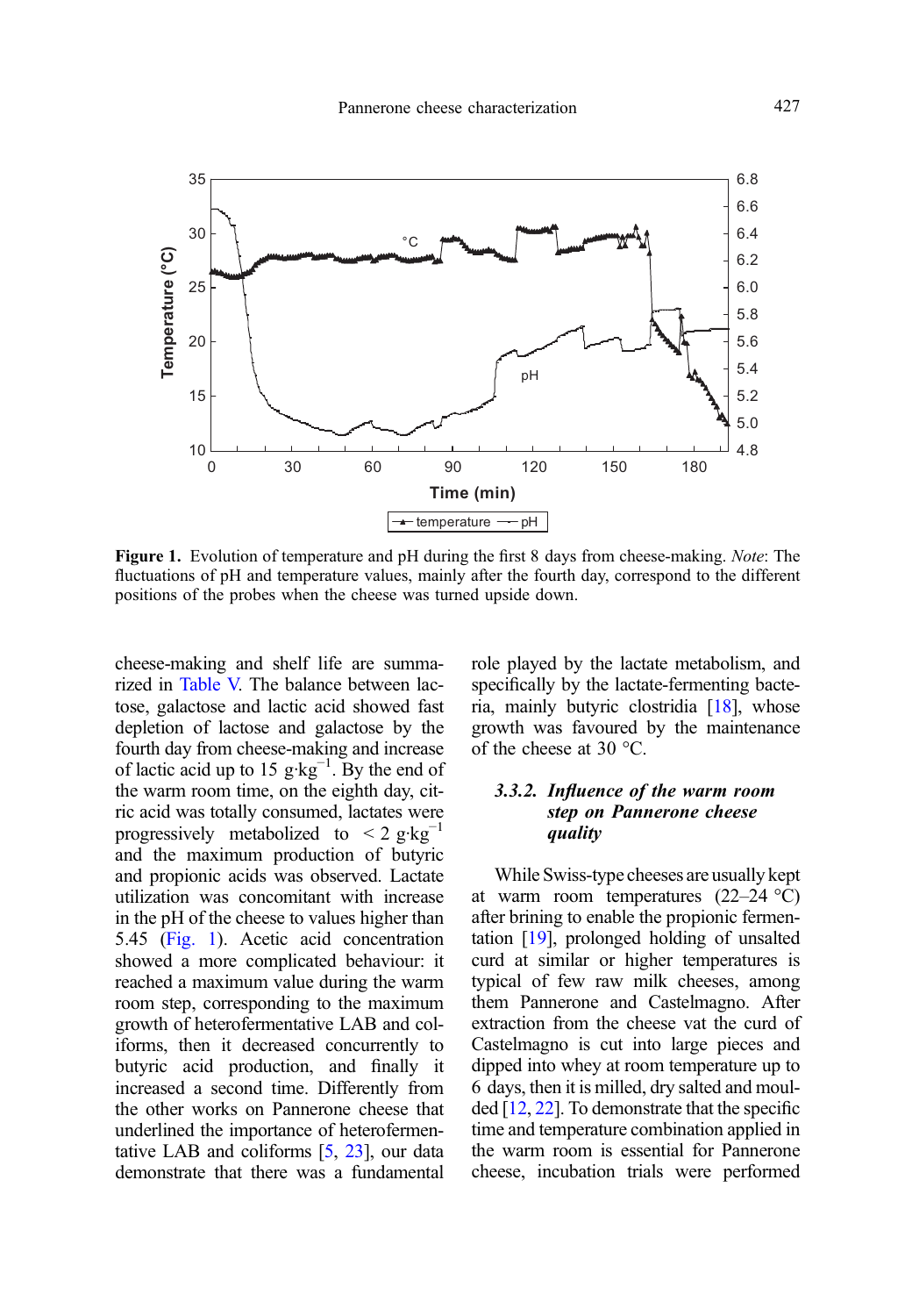| Bacteria                             |                 | Milk                | Curd                |                               | Cheese              |                     |                     |                     |
|--------------------------------------|-----------------|---------------------|---------------------|-------------------------------|---------------------|---------------------|---------------------|---------------------|
|                                      |                 |                     |                     | Warm room at 30 $\degree$ C   |                     |                     |                     | Storage at 4 °C     |
|                                      |                 |                     | Before moulding     | 1 day                         | 4 days              | 8 days              | 12 days             | 30 days             |
| Coliforms                            | Mean            | $7.2 \times 10^{2}$ | $3.6 \times 10^{3}$ | $2.6 \times 10^{7}$           | $4.0 \times 10^{4}$ | $1.4 \times 10^{4}$ | $1.0 \times 10^{4}$ | $1.0 \times 10^{1}$ |
|                                      | SD <sup>a</sup> | $8.7 \times 10^{2}$ | $9.1 \times 10^{3}$ | $3.7 \times 10^{7}$           | $6.5 \times 10^{5}$ | $1.2 \times 10^{6}$ | $1.3 \times 10^{5}$ | $9.5 \times 10^{4}$ |
| E. coli                              | Mean            | $2.0 \times 10^{2}$ | $5.0 \times 10^{1}$ | $2.9 \times 10^{5}$           | $1.7 \times 10^{5}$ | $1.5 \times 10^{5}$ | $5.0 \times 10^{4}$ | $7.3 \times 10^{4}$ |
|                                      | SD              | $1.4 \times 10^{2}$ | $1.4 \times 10^{4}$ | $3.4 \times 10^{5}$           | $4.7 \times 10^{5}$ | $9.8 \times 10^{4}$ | $7.8 \times 10^4$   | $1.5 \times 10^{5}$ |
| Coagulase-positive staphylococci     | Mean            | $1.5 \times 10^{2}$ | $1.5 \times 10^{2}$ | $6.9 \times 10^{4}$           | $8.8 \times 10^{3}$ | $1.0 \times 10^{2}$ | $1.0 \times 10^{1}$ | $1.0 \times 10^{1}$ |
|                                      | SD.             | $2.0 \times 10^{2}$ | $1.3 \times 10^{4}$ | $6.8 \times 10^{4}$           | $1.4 \times 10^{4}$ | $6.4 \times 10^{2}$ | $6.0 \times 10^{2}$ | $1.3 \times 10^{1}$ |
| Enterococci                          | Mean            | $1.7 \times 10^{1}$ | $1.3 \times 10^{3}$ | $2.8 \times 10^{5}$           | $5.5 \times 10^{5}$ | $1.1 \times 10^{6}$ | $1.4 \times 10^{6}$ | $2.5 \times 10^{5}$ |
|                                      | <b>SD</b>       | $4.7 \times 10^{2}$ | $1.2 \times 10^{4}$ | $4.3 \times 10^{6}$           | $6.4 \times 10^{6}$ | $3.0 \times 10^{7}$ | $4.5 \times 10^{7}$ | $4.3 \times 10^{6}$ |
| Cocci-shaped LAB                     | Mean            | $1.2 \times 10^{4}$ | $2.4 \times 10^{5}$ | $4.7 \times 10^8$             | $1.2 \times 10^{9}$ | $3.5 \times 10^8$   | $1.7 \times 10^8$   | $2.0 \times 10^{7}$ |
|                                      | SD.             | $8.2 \times 10^{5}$ | $1.1 \times 10^8$   | $1.4 \times 10^{9}$           | $1.4 \times 10^{9}$ | $8.9 \times 10^{7}$ | $8.5 \times 10^{8}$ | $6.0 \times 10^{7}$ |
| Rod-shaped LAB                       | Mean            | $4.5 \times 10^{3}$ | $1.2 \times 10^{4}$ | $6.7 \times 10^{5}$           | $1.8 \times 10^{8}$ | $1.9 \times 10^{8}$ | $1.2 \times 10^8$   | $1.1 \times 10^{7}$ |
|                                      | SD              | $6.1 \times 10^{3}$ | $1.5 \times 10^{4}$ | $2.1 \times 10^{6}$           | $1.7 \times 10^{7}$ | $1.1 \times 10^8$   | $4.2 \times 10^{7}$ | $2.5\times10^8$     |
| Heterofermentative LAB               | Mean            | $1.0 \times 10^{4}$ | $1.0 \times 10^5$   | $1.0 \times 10^{7}$           | $1.0 \times 10^{7}$ | $1.0 \times 10^{7}$ | $1.0 \times 10^{7}$ | $1.0 \times 10^{6}$ |
|                                      | SD              | $1.2 \times 10^{4}$ | $1.3 \times 10^{5}$ | $1.4 \times 10^{7}$           | $1.1 \times 10^{7}$ | $1.3 \times 10^{7}$ | $4.2 \times 10^{7}$ | $5.7 \times 10^{6}$ |
| Lactate-fermenting clostridia spores | Mean            | $2.4 \times 10^{2}$ | $3.6 \times 10^{0}$ | $3.6 \times 10^{0}$           | $2.3 \times 10^{1}$ | $2.3 \times 10^{1}$ | $7.5 \times 10^{1}$ | $2.1 \times 10^{4}$ |
|                                      | SD.             | $3.4 \times 10^{2}$ | $3.8 \times 10^{0}$ | $7.9 \times 10^{0}$           | $0.0 \times 10^{0}$ | $6.2 \times 10^{2}$ | $2.9 \times 10^{2}$ | $2.1 \times 10^{4}$ |
| Propionic acid bacteria              | Mean            | $3.0 \times 10^{1}$ | $1.0 \times 10^{3}$ | $nd^b$                        | $7.0 \times 10^{3}$ | nd                  | nd                  | $1.9 \times 10^{6}$ |
|                                      | SD              | $4.1 \times 10^{1}$ | $1.4 \times 10^{3}$ |                               | $9.9 \times 10^{3}$ |                     |                     | $2.0 \times 10^{6}$ |
| Yeasts                               | Mean            | $3.5 \times 10^{3}$ | $1.4 \times 10^{4}$ | $2.6 \times 10^{5}$           | $4.4 \times 10^{5}$ | $9.7 \times 10^{5}$ | $3.0 \times 10^{6}$ | $2.6 \times 10^{5}$ |
|                                      | SD              | $1.8 \times 10^{3}$ | $1.3 \times 10^{3}$ | $5.2 \times 10^{5}$           | $3.8 \times 10^{5}$ | $1.3 \times 10^{6}$ | $4.2 \times 10^{6}$ | $3.5 \times 10^{5}$ |
| Moulds                               | Mean            | $4.8 \times 10^{2}$ | $1.4 \times 10^{3}$ | $3.5 \times 10^{2}$           | $6.0 \times 10^{4}$ | $5.0 \times 10^{4}$ | $4.1 \times 10^{5}$ | $2.6 \times 10^5$   |
|                                      | SD.             | $4.7 \times 10^{2}$ | $1.1 \times 10^{3}$ | $2.3 \times 10^{4}$           | $3.5 \times 10^{4}$ | $8.5 \times 10^{3}$ | $4.7 \times 10^{5}$ | $3.6 \times 10^{5}$ |
| Lipolytic bacteria                   |                 |                     |                     | Not detected in 1 g of cheese |                     |                     |                     |                     |

<span id="page-9-0"></span>Table IV. Microbial population changes  $(CFU·g^{-1})$  during traditional Pannerone cheese production and storage. Trials were performed in duplicate.

 $b<sup>b</sup>$  nd, not determined.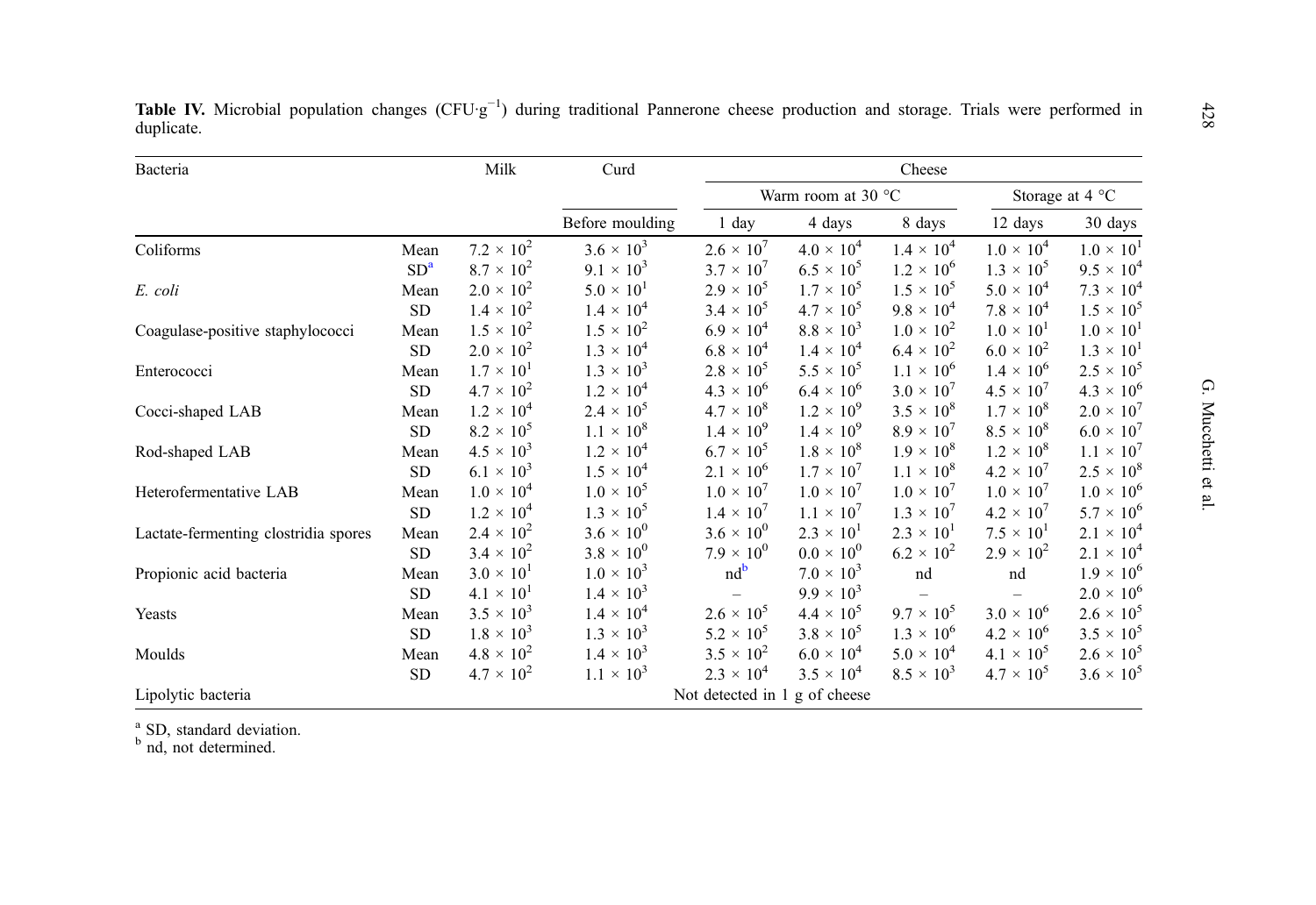|                |                 | Milk  | Curd            |       |                             | Cheese |         |                          |
|----------------|-----------------|-------|-----------------|-------|-----------------------------|--------|---------|--------------------------|
|                |                 |       |                 |       | Warm room at 30 $\degree$ C |        |         | Storage at $4^{\circ}$ C |
|                |                 |       | Before moulding | 1 day | 4 days                      | 8 days | 12 days | 30 days                  |
| pH             | Mean            | 6.60  | 6.55            | 5.18  | 5.10                        | 5.70   | 5.69    | 5.68                     |
|                | SD <sup>a</sup> | 0.01  | 0.02            | 0.04  | 0.03                        | 0.06   | 0.04    | 0.05                     |
| Total solids   | Mean            | 130.4 | 461.5           | 516.1 | 572.5                       | 579.9  | 588.6   | 609.4                    |
|                | <b>SD</b>       | 5.8   | 43.7            | 23.5  | 3.2                         | 0.7    | 2.1     | 10.1                     |
| Lactose        | Mean            | 52.58 | 27.42           | 13.20 | 0.00                        | 0.00   | 0.00    | 0.00                     |
|                | <b>SD</b>       | 3.07  | 1.94            | 0.94  | 0.00                        | 0.00   | 0.00    | 0.00                     |
| Citric acid    | Mean            | 1.82  | 1.80            | 1.59  | 0.31                        | 0.00   | 0.00    | 0.00                     |
|                | <b>SD</b>       | 0.21  | 0.29            | 1.07  | 0.22                        | 0.00   | 0.00    | 0.00                     |
| Galactose      | Mean            | 0.00  | 0.02            | 0.17  | 0.00                        | 0.00   | 0.00    | 0.00                     |
|                | <b>SD</b>       | 0.08  | 0.02            | 0.02  | 0.09                        | 0.03   | 0.08    | 0.04                     |
| Lactic acid    | Mean            | 0.00  | 0.14            | 6.74  | 15.03                       | 1.04   | 1.24    | 1.12                     |
|                | <b>SD</b>       | 0.00  | 0.10            | 1.94  | 0.01                        | 4.38   | 4.47    | 3.72                     |
| Acetic acid    | Mean            | 0.00  | 0.00            | 0.41  | 1.16                        | 0.33   | 0.48    | 0.83                     |
|                | <b>SD</b>       | 0.00  | 0.00            | 0.54  | 0.34                        | 0.16   | 0.28    | 0.71                     |
| Propionic acid | Mean            | 0.00  | 0.00            | 0.00  | 0.24                        | 1.75   | 1.57    | 1.61                     |
|                | <b>SD</b>       | 0.00  | 0.00            | 0.10  | 0.07                        | 0.16   | 0.12    | 0.05                     |
| Butyric acid   | Mean            | 0.00  | 0.25            | 0.24  | 0.92                        | 8.12   | 7.66    | 7.53                     |
|                | <b>SD</b>       | 0.00  | 0.18            | 0.01  | 0.38                        | 1.36   | 0.89    | 0.61                     |

<span id="page-10-0"></span>Table V. Chemical composition (g·kg<sup>-1</sup>) during traditional Pannerone cheese production and storage. Trials were performed in duplicate.

<sup>a</sup> SD, standard deviation.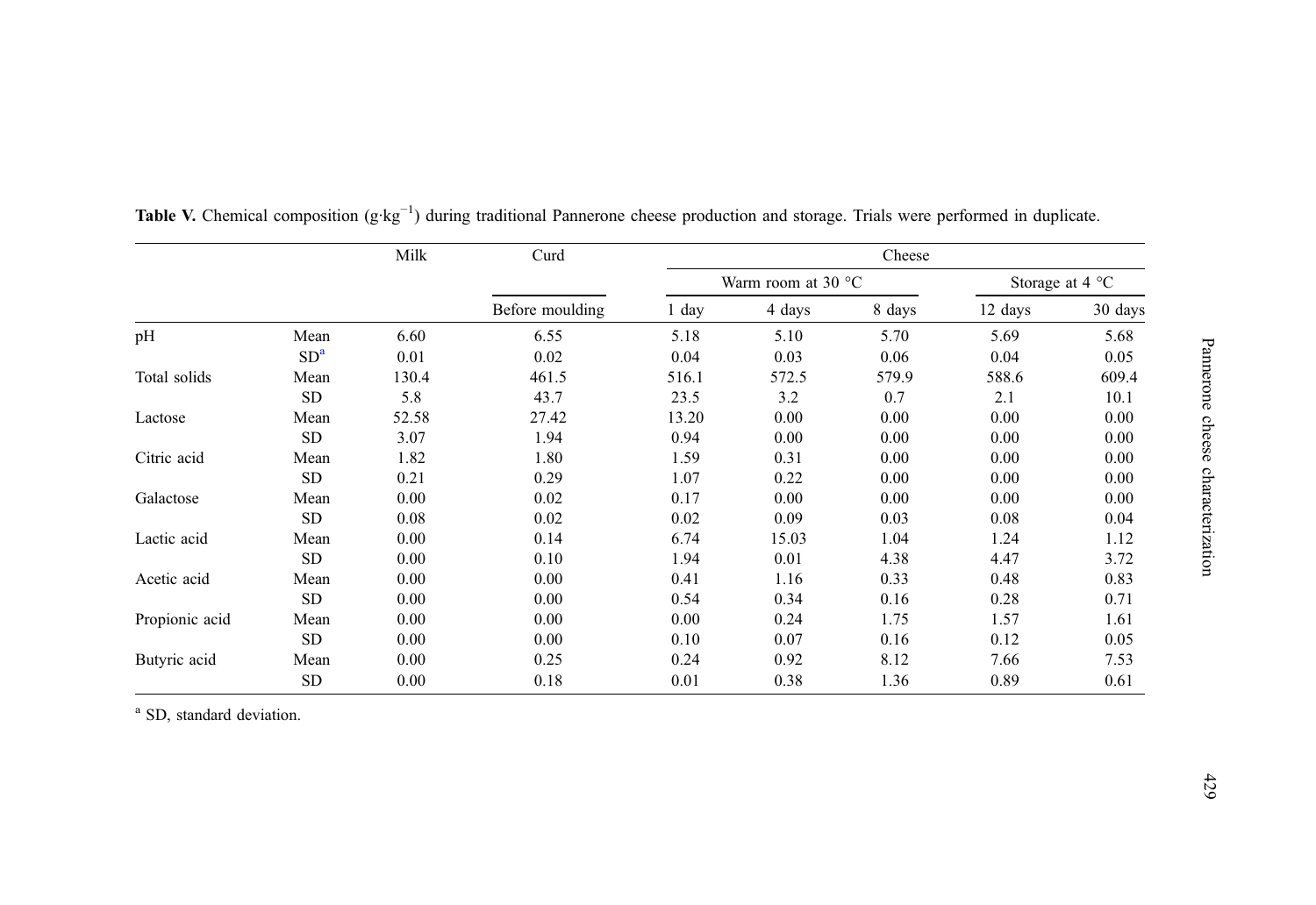

Figure 2. Evolution of pH during the first 6 days from cheese-making of experimental Pannerone cheeses incubated at 4, 20, 25, 30 (control) and 38 °C.

changing the temperature of the warm room. The curd, obtained on different days always using the same cheese-making technology, remained for about 7 h at a room temperature of 26 °C to allow as much draining of the whey as possible. Then the moulds were stored at different air temperatures (4, 20, 25 and 30 as control and 38 °C) for 6 days. Before incubating at 4 °C, the curd was kept at 30 °C for 32 h to allow lactic acid fermentation. The temperature of the curds reached equilibrium with the room temperature within 24 h from the start of the incubation. The pH dropped to about 4.95 (Fig. 2) within the first 60 h and the rate of acidification was substantially the same, in spite of the different temperatures. After this time, the pH changed greatly according to temperature: the pH increased to 5.5 or even to higher values when the cheese was stored at 30 or 38 °C. When the cheese was incubated at 4 °C, the usual ripening temperature for Italian soft or semi-soft cheeses that are not mould surface ripened, like Crescenza, Quartirolo or Italico cheeses [[22](#page-17-0)], the pH did not increase. Cheese stored at 30 and 38 °C showed a significant pH increase compared to that observed at lower temperature. The higher pH values after 6 days corresponded to significant lower lactic acid and to higher propionic and butyric acid contents [\(Tab. VI\)](#page-12-0).

The amounts of residual lactose, galactose and lactic acid after the first day from cheese-making were not significantly different in all the curds. Acetic acid was present at levels of about 1 g·kg−<sup>1</sup> , probably produced by the high number of coliform bacteria [[9](#page-16-0)] ([Tab. VII](#page-13-0)). Propionic and butyric acids were detected, but in small amounts. After 6 days, lactose was depleted in all the cheeses with the exception of that stored at 4 °C, and galactose was still present in traces. The concentration of lactic acid was inversely correlated to the temperature of the warm room, while that of propionic and butyric acids was positively correlated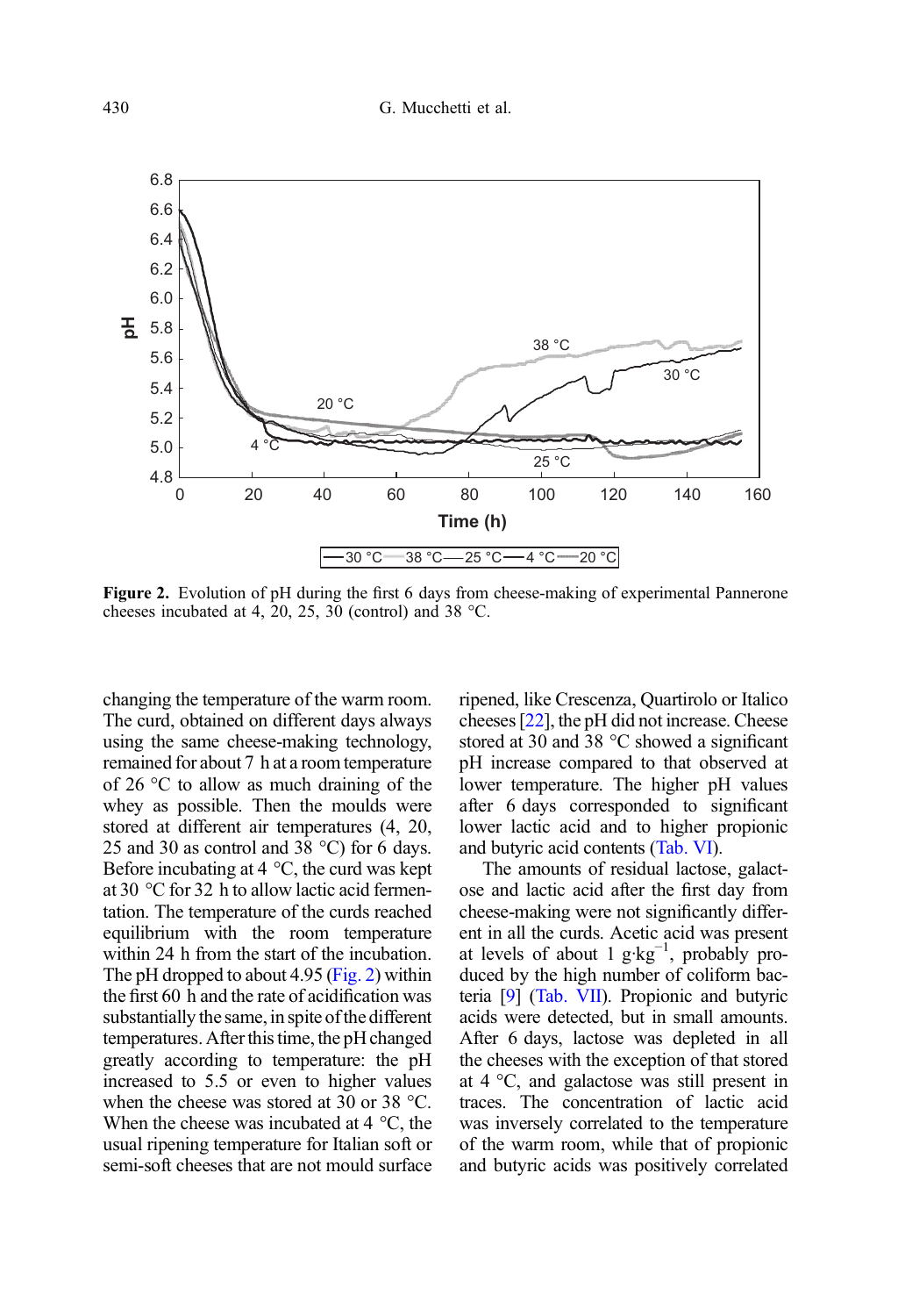|                | 4 °C              |      | 20 °C             |      | 25 °C             |           | 30 °C             |           | 38 °C             |           |
|----------------|-------------------|------|-------------------|------|-------------------|-----------|-------------------|-----------|-------------------|-----------|
|                | Mean              | SD.  | Mean              | SD   | Mean              | <b>SD</b> | Mean              | <b>SD</b> | Mean              | <b>SD</b> |
| $1$ day        |                   |      |                   |      |                   |           |                   |           |                   |           |
| Total solids   | $510.2^a$         | 3.1  | $516.5^a$         | 3.0  | $512.4^a$         | 19.7      | $540.5^{b}$       | 12.5      | $574.8^{b}$       | 12.5      |
| Lactose        | 11.40             | 0.42 | 8.45              | 3.46 | 11.88             | 2.42      | 11.10             | 4.81      | 6.85              | 2.19      |
| Galactose      | 0.30              | 0.00 | 0.20              | 0.14 | 0.25              | 0.06      | 0.15              | 0.07      | 0.30              | 0.14      |
| Lactic acid    | 8.75              | 1.20 | 7.50              | 1.13 | 7.70              | 1.51      | 6.80              | 3.96      | 7.90              | 0.99      |
| Acetic acid    | 0.75              | 0.35 | 1.10              | 0.14 | 1.03              | 0.37      | 1.20              | 0.00      | 1.20              | 0.28      |
| Citric acid    | 0.60              | 0.85 | 0.00              | 0.00 | 0.30              | 0.60      | 0.05              | 0.07      | 0.00              | 0.00      |
| Propionic acid | 0.20              | 0.14 | 0.20              | 0.14 | 0.10              | 0.08      | 0.20              | 0.14      | 0.10              | 0.14      |
| Butyric acid   | 0.05              | 0.07 | 0.20              | 0.14 | 0.28              | 0.24      | 0.25              | 0.07      | 0.30              | 0.42      |
| pH             | 5.24              | 0.04 | 5.27              | 0.07 | 5.26              | 0.06      | 5.22              | 0.05      | 5.27              | 0.01      |
| 6 days         |                   |      |                   |      |                   |           |                   |           |                   |           |
| Total solids   | $546.1^a$         | 7.1  | $552.9^{\rm a}$   | 5.9  | $566.5^{\rm b}$   | 11.0      | $579.8^{b}$       | 2.0       | $598.0^{\circ}$   | 9.5       |
| Lactose        | 4.05 <sup>a</sup> | 0.49 | 0.00 <sup>b</sup> | 0.00 | 0.00 <sup>b</sup> | 0.00      | 0.00 <sup>b</sup> | 0.00      | 0.00 <sup>b</sup> | 0.00      |
| Galactose      | 0.30              | 0.14 | 0.17              | 0.06 | 0.15              | 0.08      | 0.07              | 0.06      | 0.00              | 0.00      |
| Lactic acid    | $13.15^a$         | 1.20 | $15.27^{\rm a}$   | 1.58 | $9.40^a$          | 5.09      | 3.09 <sup>b</sup> | 1.84      | 0.60 <sup>c</sup> | 0.51      |
| Acetic acid    | 0.90 <sup>a</sup> | 0.28 | 0.90 <sup>a</sup> | 0.26 | 0.81 <sup>a</sup> | 0.48      | 0.40 <sup>b</sup> | 0.17      | 0.29 <sup>b</sup> | 0.12      |
| Citric acid    | $0.60^{\rm a}$    | 0.85 | 0.00 <sup>b</sup> | 0.00 | 0.00 <sup>b</sup> | 0.00      | 0.00 <sup>b</sup> | 0.00      | 0.00 <sup>b</sup> | 0.00      |
| Propionic acid | 0.10 <sup>a</sup> | 0.14 | 0.30 <sup>a</sup> | 0.10 | $0.71^{\rm a}$    | 0.73      | 1.27 <sup>b</sup> | 0.51      | 1.61 <sup>b</sup> | 0.50      |
| Butyric acid   | $0.35^{\rm a}$    | 0.07 | $1.14^{b}$        | 0.37 | $3.43^{b}$        | 2.60      | 6.29 <sup>c</sup> | 1.21      | 6.40 <sup>c</sup> | 1.18      |
| pH             | $5.28^{a}$        | 0.25 | 5.27 <sup>a</sup> | 0.08 | 5.36 <sup>a</sup> | 0.36      | 5.69 <sup>b</sup> | 0.10      | $5.72^{b}$        | 0.08      |

<span id="page-12-0"></span>Table VI. Chemical composition  $(g \, kg^{-1})$  of Pannerone cheese after 1 day and 6 days of storage at different temperatures. Number of trials at temperature of 4, 20, 25, 30 and 38  $^{\circ}$ C were respectively 3, 3, 5, 3 and 3.

a, b, c Different letters in the same row mean that the values are significantly different ( $P < 0.05$ ). Rows without superscripts did not presen<sup>t</sup> significant differences.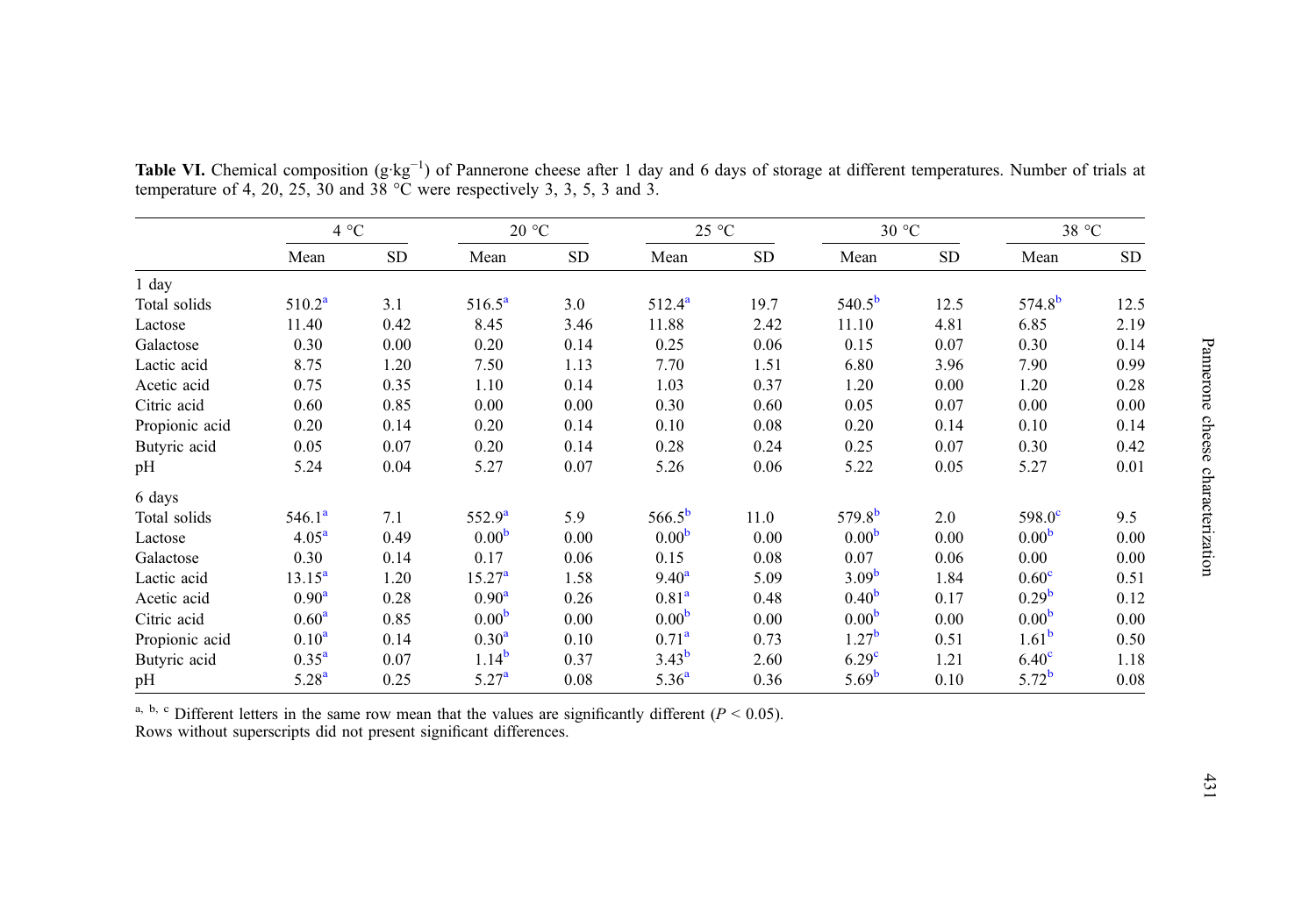| Bacteria                            |                | 4 °C            |                   | $20^{\circ}$ C |      | $25^{\circ}$ C |     |      | 30 °C  |                                                                                                                                                                                                                                                                                                                                                             |                                    | 38 °C               |
|-------------------------------------|----------------|-----------------|-------------------|----------------|------|----------------|-----|------|--------|-------------------------------------------------------------------------------------------------------------------------------------------------------------------------------------------------------------------------------------------------------------------------------------------------------------------------------------------------------------|------------------------------------|---------------------|
|                                     | $\ast$<br>Mean | SD <sup>a</sup> | $\bullet$<br>Mean | <b>SD</b>      | Mean | Median         | SD. | Mean | Median | SD.                                                                                                                                                                                                                                                                                                                                                         | $\rightarrow$<br>Mean <sup>'</sup> | <b>SD</b>           |
| 1 day                               |                |                 |                   |                |      |                |     |      |        |                                                                                                                                                                                                                                                                                                                                                             |                                    |                     |
| Coliforms                           |                |                 |                   |                |      |                |     |      |        | $3.3 \times 10^7$ $2.2 \times 10^7$ $9.8 \times 10^7$ $8.2 \times 10^7$ $1.2 \times 10^8$ $1.3 \times 10^8$ $5.0 \times 10^7$ $1.8 \times 10^8$ $8.2 \times 10^7$ $2.4 \times 10^8$ $9.6 \times 10^7$ $4.0 \times 10^7$                                                                                                                                     |                                    |                     |
| E. coli                             |                |                 |                   |                |      |                |     |      |        | $9.8 \times 10^5$ $7.4 \times 10^5$ $3.6 \times 10^8$ $5.0 \times 10^8$ $1.3 \times 10^7$ $3.3 \times 10^6$ $2.2 \times 10^7$ $1.3 \times 10^8$ $1.3 \times 10^6$ $2.6 \times 10^8$ $2.6 \times 10^7$                                                                                                                                                       |                                    | $3.6 \times 10^{7}$ |
| Coagulase-positive<br>staphylococci |                |                 |                   |                |      |                |     |      |        | $5.1 \times 10^2$ $7.0 \times 10^2$ $1.1 \times 10^4$ $1.4 \times 10^4$ $1.7 \times 10^6$ $1.1 \times 10^5$ $3.3 \times 10^6$ $5.9 \times 10^3$ $1.4 \times 10^3$ $1.0 \times 10^4$ $4.3 \times 10^6$ $5.7 \times 10^6$                                                                                                                                     |                                    |                     |
| Cocci-shaped LAB                    |                |                 |                   |                |      |                |     |      |        | $2.4 \times 10^8$ $3.4 \times 10^8$ $1.1 \times 10^9$ $3.9 \times 10^8$ $9.9 \times 10^8$ $8.9 \times 10^8$ $6.5 \times 10^8$ $6.8 \times 10^8$ $6.3 \times 10^8$ $6.0 \times 10^8$ $6.0 \times 10^8$ $8.8 \times 10^7$                                                                                                                                     |                                    |                     |
| Rod-shaped LAB                      |                |                 |                   |                |      |                |     |      |        | $4.1 \times 10^4$ $5.5 \times 10^4$ $1.6 \times 10^6$ $2.1 \times 10^6$ $1.7 \times 10^5$ $1.2 \times 10^5$ $1.3 \times 10^5$ $6.4 \times 10^5$ $1.9 \times 10^5$ $1.0 \times 10^6$ $2.1 \times 10^6$ $2.9 \times 10^6$                                                                                                                                     |                                    |                     |
| Heterofermentative                  |                |                 |                   |                |      |                |     |      |        | $1.0 \times 10^4$ $0.0 \times 10^0$ $4.1 \times 10^5$ $5.6 \times 10^5$ $2.8 \times 10^6$ $5.5 \times 10^5$ $4.8 \times 10^6$ $4.6 \times 10^5$ $2.5 \times 10^5$ $6.2 \times 10^5$ $5.1 \times 10^6$ $7.0 \times 10^6$                                                                                                                                     |                                    |                     |
| LAB.                                |                |                 |                   |                |      |                |     |      |        |                                                                                                                                                                                                                                                                                                                                                             |                                    |                     |
| <b>Yeasts</b>                       |                |                 |                   |                |      |                |     |      |        | $1.6 \times 10^5$ $6.0 \times 10^4$ $7.0 \times 10^6$ $7.9 \times 10^6$ $4.6 \times 10^5$ $3.4 \times 10^4$ $8.7 \times 10^5$ $3.7 \times 10^6$ $4.2 \times 10^5$ $6.8 \times 10^6$ $4.0 \times 10^4$ $2.7 \times 10^4$                                                                                                                                     |                                    |                     |
| Moulds                              |                |                 |                   |                |      |                |     |      |        | $1.0 \times 10^3$ $0.0 \times 10^0$ $1.3 \times 10^2$ $3.5 \times 10^1$ $1.3 \times 10^2$ $1.0 \times 10^2$ $5.8 \times 10^1$ $4.2 \times 10^3$ $1.0 \times 10^2$ $8.3 \times 10^3$ $5.5 \times 10^1$ $6.4 \times 10^1$                                                                                                                                     |                                    |                     |
| Lactate-fermenting                  |                |                 |                   |                |      |                |     |      |        | $7.0 \times 10^{0}$ $5.7 \times 10^{0}$ $2.3 \times 10^{0}$ $1.8 \times 10^{0}$ $1.0 \times 10^{0}$ $1.0 \times 10^{0}$ $0.0 \times 10^{0}$ $5.6 \times 10^{0}$ $5.1 \times 10^{0}$ $5.3 \times 10^{0}$ $2.3 \times 10^{0}$ $1.8 \times 10^{0}$                                                                                                             |                                    |                     |
| clostridia spores                   |                |                 |                   |                |      |                |     |      |        |                                                                                                                                                                                                                                                                                                                                                             |                                    |                     |
| Propionic acid                      |                |                 |                   |                |      |                |     |      |        | $1.3 \times 10^3 \quad 4.2 \times 10^2 \quad 1.4 \times 10^3 \quad 2.0 \times 10^3 \quad 1.5 \times 10^3 \quad 9.0 \times 10^2 \quad 1.7 \times 10^3 \quad 1.1 \times 10^3 \quad 8.5 \times 10^2 \quad 1.2 \times 10^3 \quad 4.0 \times 10^3 \quad 4.5 \times 10^3$                                                                                         |                                    |                     |
| bacteria                            |                |                 |                   |                |      |                |     |      |        |                                                                                                                                                                                                                                                                                                                                                             |                                    |                     |
| 6 days                              |                |                 |                   |                |      |                |     |      |        |                                                                                                                                                                                                                                                                                                                                                             |                                    |                     |
| Coliforms                           |                |                 |                   |                |      |                |     |      |        | $4.1 \times 10^7$ $5.2 \times 10^7$ $2.6 \times 10^7$ $2.5 \times 10^7$ $4.9 \times 10^5$ $4.9 \times 10^5$ $2.8 \times 10^5$ $4.2 \times 10^7$ $4.1 \times 10^7$ $4.6 \times 10^7$ $5.1 \times 10^1$ $7.0 \times 10^1$                                                                                                                                     |                                    |                     |
| E. coli                             |                |                 |                   |                |      |                |     |      |        | $1.2 \times 10^6$ $1.1 \times 10^6$ $2.2 \times 10^7$ $3.1 \times 10^7$ $2.4 \times 10^7$ $2.0 \times 10^6$ $4.5 \times 10^7$ $2.2 \times 10^7$ $1.2 \times 10^6$ $4.2 \times 10^7$ $8.5 \times 10^1$                                                                                                                                                       |                                    | $2.1 \times 10^{1}$ |
|                                     |                |                 |                   |                |      |                |     |      |        | $1.4 \times 10^7$ $1.9 \times 10^7$ $1.4 \times 10^4$ $1.6 \times 10^4$ $1.7 \times 10^6$ $9.4 \times 10^5$ $1.9 \times 10^6$ $6.9 \times 10^6$ $7.8 \times 10^2$ $1.4 \times 10^7$ $5.1 \times 10^1$ $7.0 \times 10^1$                                                                                                                                     |                                    |                     |
| Coagulase-positive                  |                |                 |                   |                |      |                |     |      |        |                                                                                                                                                                                                                                                                                                                                                             |                                    |                     |
| staphylococci                       |                |                 |                   |                |      |                |     |      |        | $1.3 \times 10^9$ $5.6 \times 10^8$ $6.3 \times 10^8$ $8.7 \times 10^8$ $6.3 \times 10^8$ $5.9 \times 10^8$ $2.6 \times 10^8$ $8.8 \times 10^8$ $7.2 \times 10^8$ $5.6 \times 10^8$ $5.7 \times 10^5$ $6.6 \times 10^5$                                                                                                                                     |                                    |                     |
| Cocci-shaped LAB                    |                |                 |                   |                |      |                |     |      |        | $2.9 \times 10^6$ $2.4 \times 10^6$ $5.8 \times 10^7$ $1.2 \times 10^7$ $1.2 \times 10^8$ $1.0 \times 10^8$ $8.2 \times 10^7$ $9.1 \times 10^7$ $4.8 \times 10^7$ $1.2 \times 10^8$ $6.2 \times 10^7$ $1.6 \times 10^7$                                                                                                                                     |                                    |                     |
| Rod-shaped LAB                      |                |                 |                   |                |      |                |     |      |        |                                                                                                                                                                                                                                                                                                                                                             |                                    | $6.4 \times 10^{6}$ |
| Heterofermentative                  |                |                 |                   |                |      |                |     |      |        | $1.0 \times 10^7$ $0.0 \times 10^0$ $5.7 \times 10^7$ $2.3 \times 10^7$ $5.5 \times 10^6$ $5.5 \times 10^6$ $5.2 \times 10^6$ $1.1 \times 10^8$ $8.3 \times 10^7$ $1.3 \times 10^8$ $5.5 \times 10^6$                                                                                                                                                       |                                    |                     |
| LAB                                 |                |                 |                   |                |      |                |     |      |        |                                                                                                                                                                                                                                                                                                                                                             |                                    |                     |
| Yeasts                              |                |                 |                   |                |      |                |     |      |        | $6.2 \times 10^6$ $8.7 \times 10^6$ $1.7 \times 10^6$ $2.3 \times 10^6$ $2.6 \times 10^5$ $1.3 \times 10^5$ $3.3 \times 10^5$ $3.2 \times 10^6$ $1.3 \times 10^5$ $6.1 \times 10^6$ $5.5 \times 10^1$ $6.4 \times 10^1$                                                                                                                                     |                                    |                     |
| Moulds                              |                |                 |                   |                |      |                |     |      |        | 7.5 $\times$ 10 <sup>2</sup> 3.5 $\times$ 10 <sup>2</sup> 1.8 $\times$ 10 <sup>5</sup> 2.1 $\times$ 10 <sup>5</sup> 1.3 $\times$ 10 <sup>5</sup> 1.3 $\times$ 10 <sup>5</sup> 8.7 $\times$ 10 <sup>4</sup> 1.4 $\times$ 10 <sup>4</sup> 3.8 $\times$ 10 <sup>2</sup> 2.8 $\times$ 10 <sup>4</sup> 5.5 $\times$ 10 <sup>1</sup> 6.4 $\times$ 10 <sup>1</sup> |                                    |                     |
| Lactate-fermenting                  |                |                 |                   |                |      |                |     |      |        | $3.0 \times 10^0$ $0.0 \times 10^0$ $3.3 \times 10^1$ $1.4 \times 10^1$ $4.2 \times 10^1$ $2.3 \times 10^1$ $4.4 \times 10^1$ $1.5 \times 10^2$ $7.6 \times 10^1$ $2.2 \times 10^2$ $5.6 \times 10^2$ $7.7 \times 10^2$                                                                                                                                     |                                    |                     |
| clostridia spores                   |                |                 |                   |                |      |                |     |      |        |                                                                                                                                                                                                                                                                                                                                                             |                                    |                     |
| Propionic acid                      |                |                 |                   |                |      |                |     |      |        | $8.3 \times 10^3$ $1.0 \times 10^4$ $1.4 \times 10^4$ $6.0 \times 10^3$ $9.5 \times 10^4$ $7.9 \times 10^4$ $8.7 \times 10^4$ $1.7 \times 10^6$ $1.6 \times 10^4$ $2.9 \times 10^6$ $1.3 \times 10^3$ $1.1 \times 10^3$                                                                                                                                     |                                    |                     |
| bacteria                            |                |                 |                   |                |      |                |     |      |        |                                                                                                                                                                                                                                                                                                                                                             |                                    |                     |

<span id="page-13-0"></span>Table VII. Microbial counts (CFU·g<sup>-1</sup>) of Pannerone cheese after 1 day and 6 days of storage at different temperatures. Number of trials at temperature of 4, 20, 25, 30 and 38 °C were respectively 3, 3, 5, 3 and 3.

\* Mean value is equivalent to median value. a SD, standard deviation.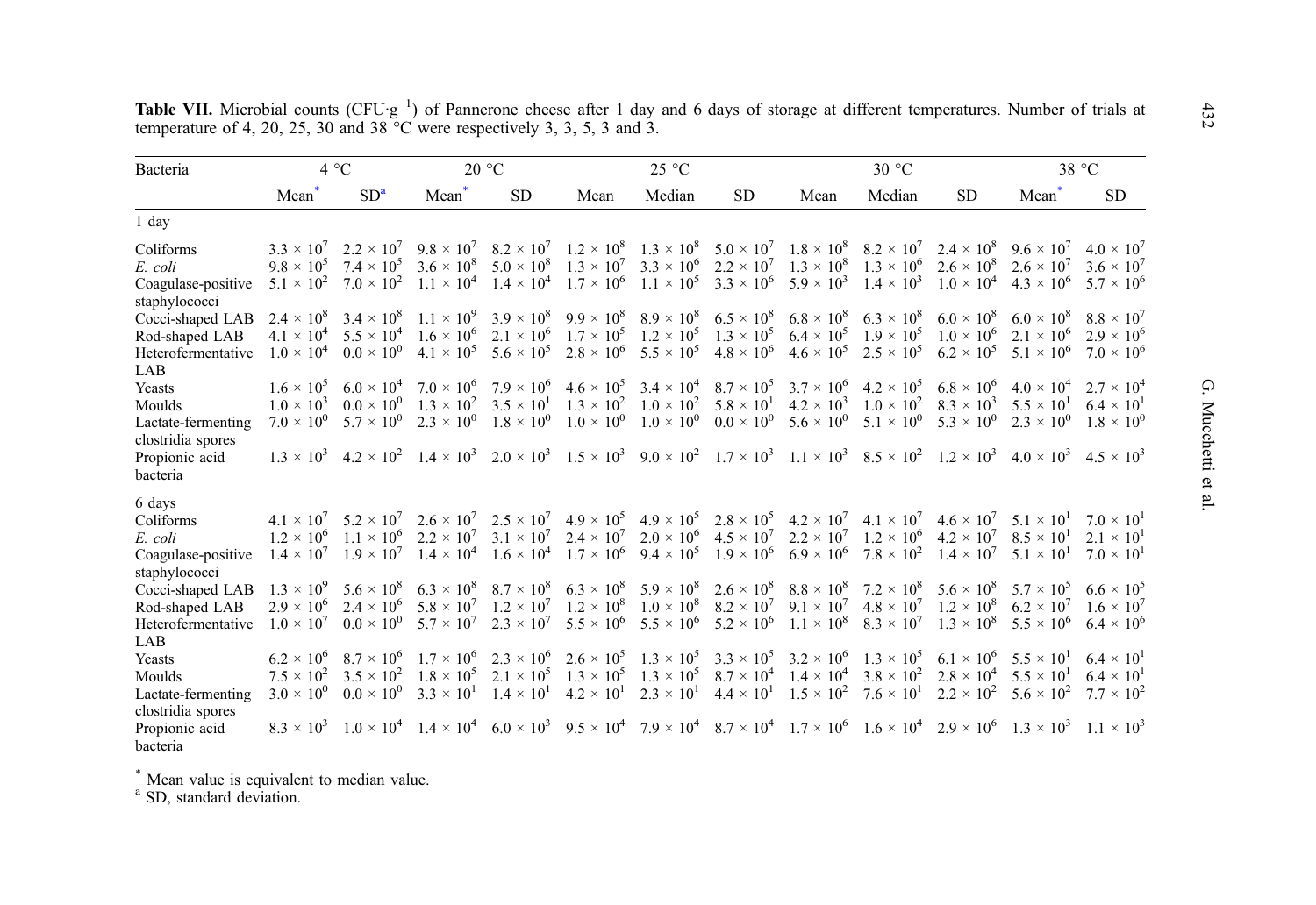|                | Control        |        | Lysozyme $(50 \text{ mg} \cdot \text{kg}^{-1})$ |           |  |
|----------------|----------------|--------|-------------------------------------------------|-----------|--|
|                | Mean           | $SD^*$ | Mean                                            | <b>SD</b> |  |
| Total solids   | 579.8          | 2.0    | 589.4                                           | 8.5       |  |
| Lactose        | 0.00           | 0.00   | 0.00                                            | 0.00      |  |
| Galactose      | 0.07           | 0.06   | 0.00                                            | 0.00      |  |
| Lactic acid    | $3.09^{\rm a}$ | 1.84   | 14.99 <sup>b</sup>                              | 0.86      |  |
| Acetic acid    | $0.40^{\rm a}$ | 0.17   | $1.64^{b}$                                      | 0.20      |  |
| Citric acid    | 0.00           | 0.00   | 0.00                                            | 0.00      |  |
| Propionic acid | $1.27^{\rm a}$ | 0.51   | $0.10^{b}$                                      | 0.00      |  |
| Butyric acid   | $6.29^{a}$     | 1.21   | $0.49^b$                                        | 0.00      |  |
| pH             | $5.69^{\rm a}$ | 0.10   | $5.11^{\rm b}$                                  | 0.08      |  |

<span id="page-14-0"></span>Table VIII. Effect of lysozyme addition to milk on Pannerone cheese fermentations: content of organic acids (g·kg−<sup>1</sup> ) after 6 days of warm room at 30 °C. Trials were performed in duplicate.

Different letters in the same row mean that the values are significantly different ( $P < 0.01$ ).<br>\* SD, standard deviation.

Rows without superscripts did not present significant differences.

to temperature. Butyric acid concentration was significantly the lowest at 4 °C. To have amounts of butyric acid similar to those usually found in Pannerone cheese from retail, it is necessary to maintain the temperature of the warm room at about 30 °C. The storage of Pannerone cheese at a temperature higher than 30 °C did not affect the lactate fermentations, but increased significantly the total solid contents of the cheese. In order to obtain a cheese with traditional characteristics, the holding of cheese to correct temperature for the time necessary to accomplish the specific fermentations is a critical point. The length of the holding time of Swiss cheese into the warm room at 25 °C was related to its propionic acid content [\[19](#page-17-0)]. The holding of the curd of Castelmagno for 3 days under whey at uncontrolled room temperature allowed for a sharp decrease of pH to 4.78 and a high formation of lactic acid. However, propionic and butyric acid contents were  $\leq 1.5$  and 0.2 g·kg<sup>-1</sup>, respectively, by the end of ripening [\[12\]](#page-16-0).

The microbial counts confirmed that the microflora of raw milk was comparable in almost all the trials and the cocci-shaped LAB were the most numerous (data not shown). After the first day from cheesemaking ([Tab. VII](#page-13-0)), cocci-shaped LAB, E. coli, other coliform bacteria and coagulase-positive staphylococci were the more represented bacteria, in the order mentioned. However, the results were characterized by a large expected variability among the replicated trials as shown by the differences between the mean value and the median value. On the contrary, after 6 days an important reduction of coagulase-positive staphylococci count was observed ([Tab. VII](#page-13-0)). The higher the temperature of the warm room, the higher the reduction of viable cell number of staphylococci. Coliforms and E. coli counts were substantially stable, with the exception of the cheese at 38 °C where an important count reduction was measured. The highest counts of heterofermentative and rod-shaped LAB were observed at 30 and 25 °C, respectively, PAB counts were higher at cheese temperature between 25 and 30 °C, according to what happens during the warm room period for the Emmental cheese [\[28](#page-17-0)]. The number of lactate-fermenting clostridia was generally low, according to the limit of the analytical method employed that counted only the spores.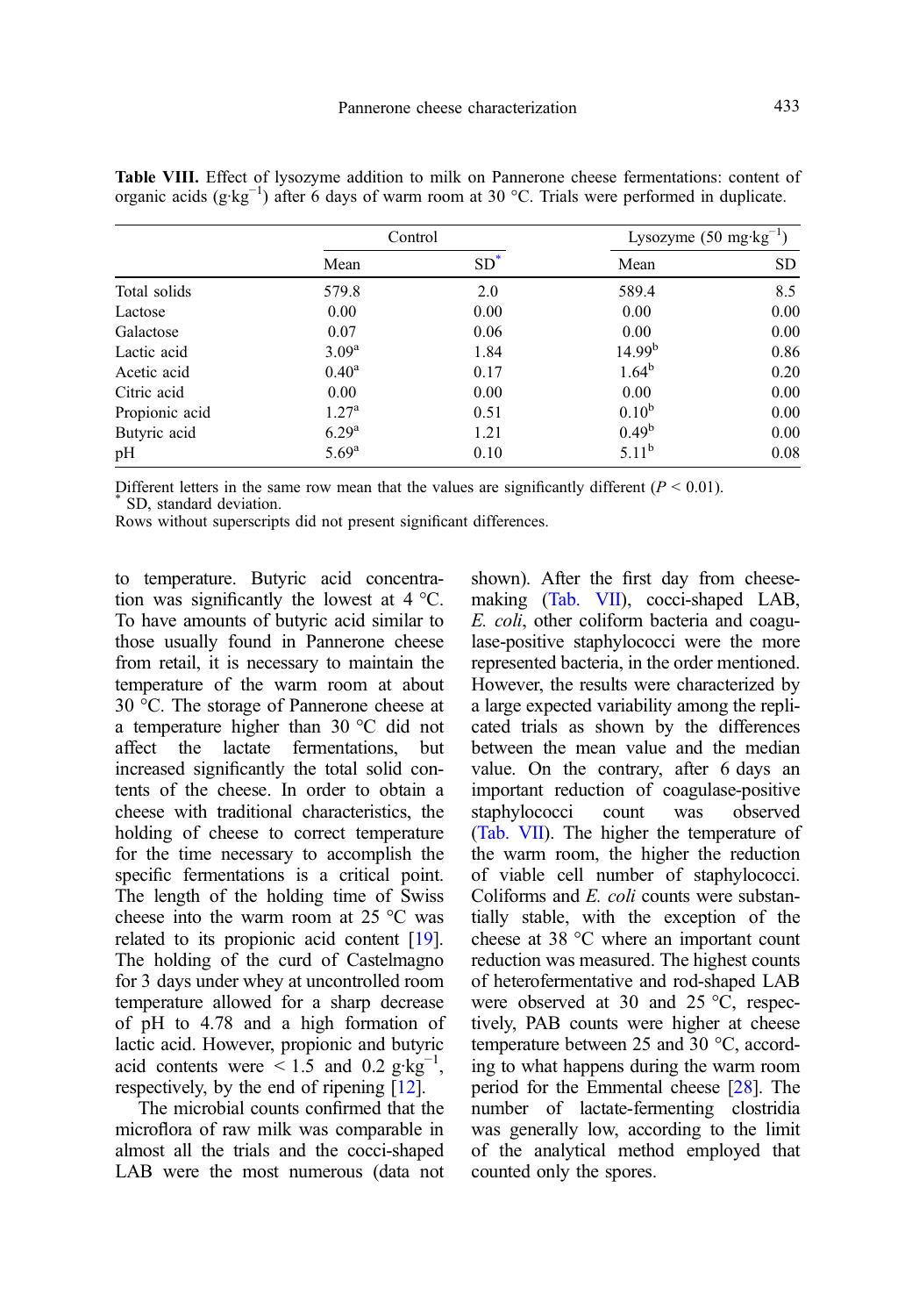#### 3.4. Influence of butyric clostridia on Pannerone cheese quality

Butyric acid can originate from animal, i.e. lamb paste rennet, or microbial lipase activity or from lactate fermentation. The absence of lipolytic bacteria and the numbers of moulds [\(Tabs. I](#page-4-0) and [IV\)](#page-9-0) minimized the role of microbial lipases. However, it is not possible to exclude the activity of the native milk lipoprotein lipase, because Pannerone is made using raw milk. To demonstrate the involvement of the lactatefermenting clostridia, in particular the vegetative cells, in the production of butyric acid during the warm room step, lysozyme was added to the raw milk used for Pannerone manufacture. Lysozyme is usually and successfully used in Grana Padano cheesemaking to prevent late blowing. While spores are resistant to lysozyme, lysozyme lyses the cell wall of the mature vegetative cells of C. tyrobutyricum and Clostridium butyricum or that of the new vegetative cell during the outgrowth from the spore [\[7](#page-16-0), [22\]](#page-17-0). The amount of lysozyme used in Swiss-type cheese to prevent lactate fermentation by clostridia without blocking the propionic fermentation is usually lower than the 20 mg⋅ $L^{-1}$  added to milk for Grana Padano [\[7](#page-16-0)]. Hence, considering the favourable conditions for clostridia in Pannerone cheese-making and the need to allow lactic acid fermentation, the lysozyme amount used was limited to 50 mg⋅L<sup>-1</sup>. Lysozyme, in spite of the high amount used, did not inhibit lactic acid fermentation by the heterogeneous indigenous flora of raw milk, as shown by a lactic acid content of 15 g·kg<sup>-1</sup> measured after 6 days at 30 °C, similar to that observed in control cheeses after 4 days in warm room [\(Tab. V](#page-10-0)), and by the concurrent depletion of lactose and galactose. The butyric and propionic acid contents (0.5 and 0.1  $g \text{·kg}^{-1}$ , respectively) were significantly lower  $(P < 0.01)$  than those of the control cheese made without lysozyme [\(Tab. VIII](#page-14-0)). The pH of the curd during the warm room time decreased to about 4.9, but this is not inhibitory for butyric clostridia [[7\]](#page-16-0). Their growth and the consequent utilization of lactate contributed to raise the pH value of the cheese. The pKa value of butyric acid (4.86) is lower than that of lactic acid (3.86). The negative relation between lactate and butyrate content in lysozyme cheese demonstrated that inhibiting lactate-fermenting clostridia by the addition of high amount of lysozyme also inhibits butyric acid production.

Propionic acid content was also significantly lower [\(Tab. VIII\)](#page-14-0) in cheeses made using lysozyme. This could be due to an inhibitory effect on PAB of the high dose of lysozyme used. Moreover, the inhibition of butyric clostridia growth and the lack of lactate fermentation maintained the curd at a low pH which is unfavourable for the growth of PAB.

The amount of acetic acid was higher in cheese made using lysozyme than that in the control. This result could be explained both by the low activity of lysozyme against gram-negative bacteria and by the lack of acetate utilization as a consequence of inhibition of germination of butyric clostridia spores [\[7](#page-16-0)].

#### 4. CONCLUSIONS

Pannerone is a cheese obtained from raw milk, without starter addition and without salting, using a traditional technology unchanged over the years. This study demonstrated that the most important step to preserve the characteristics of Pannerone cheese is the period when the cheese is in the warm room at 30  $\degree$ C up to 6 days. The presence and the role of coliform bacteria giving the typical characteristics of the cheese is confirmed, but it is shown for the first time that butyric clostridia and PAB are fundamental and their growth is favoured by the unique prolonged time of warm room. The presence of high amounts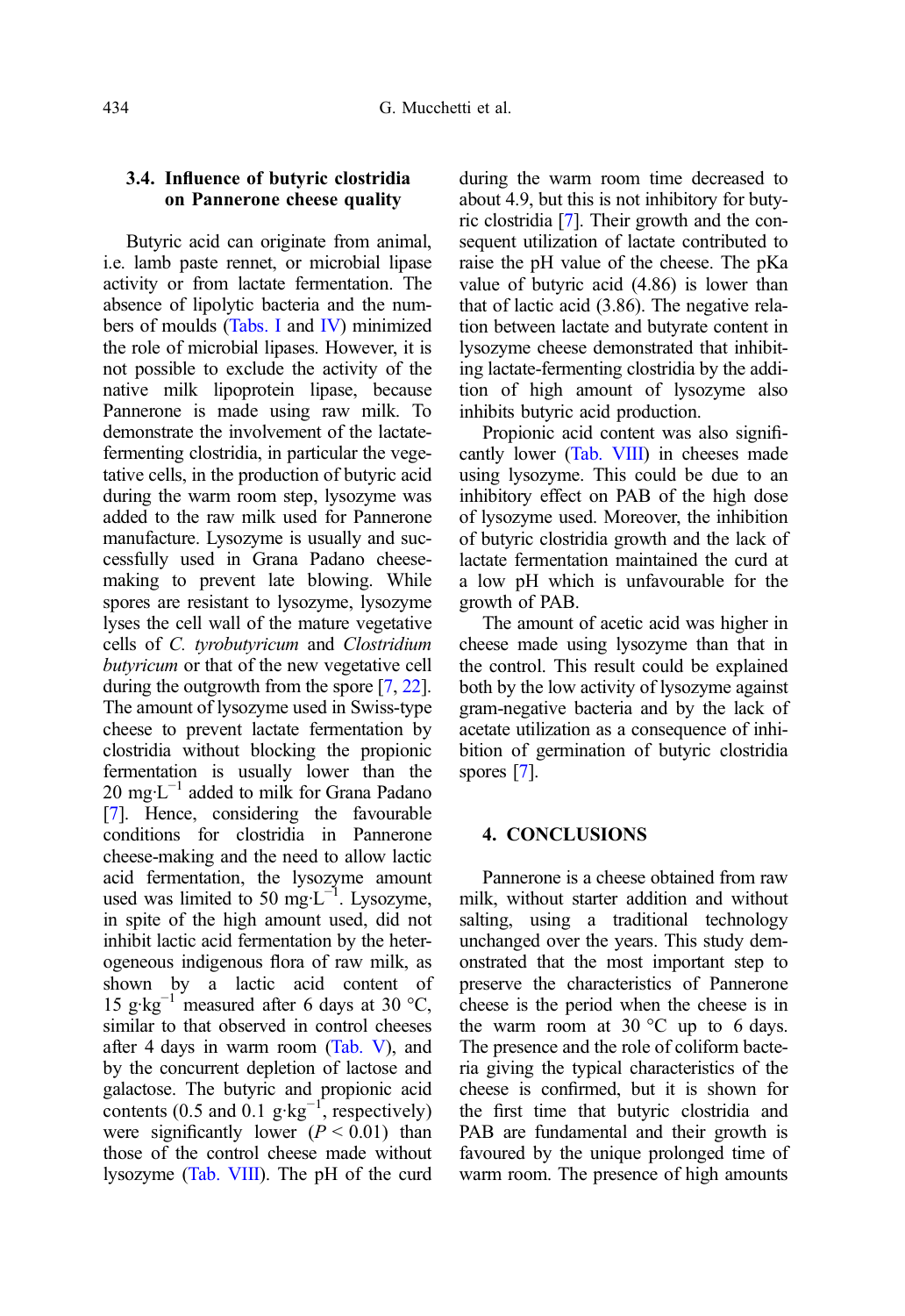<span id="page-16-0"></span>of butyric and propionic acids is important for the characteristics of the cheese. Fermentation of lactose to lactate firstly, and the following lactate conversion to butyric and propionic acids are responsible for the pH changes of the curd during the warm room time. Like all the raw milk cheeses with a short ripening time, Pannerone cheese may be considered as potentially hazardous. However, pathogenic bacteria always are absent in all the 26 samples analysed. It can be hypothesized that holding the curd at low pH value  $(< 5.0)$  during the first 4 days of warm room at a temperature of about 30 °C, and the presence of a mixture of organic acids (lactic, butyric, propionic and acetic) could contribute to control the pathogenic bacteria. Lowering the temperature of the warm room at or below 25 °C, the fermentation profile of Pannerone cheeses deeply changes.

Acknowledgements: The authors thank Mr. A. Carena for giving access to his dairy and discussing the cheese-making technology, Dr. L. Bacchetta for his contribution during his graduate studies. This study was partially supported by the Agricultural Research Service of Regione Lombardia (Italy) through the research project FORTISI.

#### **REFERENCES**

- [1] Addis M., Pirisi A., Di Salvo R., Podda F., Piredda G., The influence of the enzymatic composition of lamb rennet paste on some properties of experimentally produced PDO Fiore Sardo cheese, Int. Dairy J. 15 (2005) 1271–1278.
- [2] Akalin A.S., Gonc S., Akbas Y., Variation in organic acid content during ripening of pickled white cheese, J. Dairy Sci. 85 (2002) 1670–1676.
- [3] Bacci C., Paris A., Brindani F., Ruolo di Clostridium spp. in alterazioni del Parmigiano Reggiano riconducibili a gonfiore tardivo, Annali Facoltà Medicina Veterinaria Parma XXII (2002) 221–231.
- [4] Baer A., Riba I., Interactions between propionic bacteria and thermophilic lactic acid bacteria, Lait 79 (1999) 79–92.
- [5] Bodini T., Guicciardi A., Craveri R., Studio microbiologico e chimico di alcuni formaggi a pasta molle e riconoscimento della microflora eumicetica interessata, Latte 43 (1969) 711–719.
- [6] Bouzas J., Kantt C.A., Bodyfelt F., Torres J.A., Simultaneous determination of sugars and organic acids in cheddar cheese by high performance liquid chromatography, J. Food Sci. 56 (1991) 276–278.
- [7] Carini S., Mucchetti G., Neviani E., Lysozyme: activity against clostridia and use in cheese production – a review, Microbiologie Aliments Nutrition 3 (1985) 299–320.
- [8] Cerf O., Bergere J.L., La numération des spores de Clostridium et son application au lait et aux produits laitiers. Numération des différents groupes de Clostridium, Le Lait 48 (1968) 501–519.
- [9] Chavez-Lopez C., De Angelis M., Martuscelli M., Serio A., Paparella A., Suzzi G., Characterization of the Enterobacteriaceae isolated from an artisanal ewe's cheese (Pecorino Abruzzese), J. Appl. Microbiol. 101 (2006) 353–360.
- [10] Collins F.Y., McSweeney P.L.H., Wilkinson M.G., Lipolysis and free fatty acid catabolism in cheese: a review of current knowledge, Int. Dairy J. 13 (2003) 841–866.
- [11] Del Forno G., Il formaggio Pannerone, Mondo Latte 36 (1982) 431–433.
- [12] Dolci P., Alessandria V., Rantsiou K., Rolle L., Zeppa G., Cocolin L., Microbial dynamics of Castelmagno PDO, a traditional Italian cheese, with a focus on lactic acid bacteria ecology, Int. J. Food Microbiol. 122 (2008) 302–311.
- [13] Freitas C., Malcata X.F.M., Microbiology and biochemistry of cheeses with Appélation d'Origine Protegée and manufactured in the Iberian Peninsula from ovine and caprine milks, J. Dairy Sci. 83 (2000) 584–602.
- [14] IDF, Determination of the Protein Content of Processed Cheese Products, IDF Standard 25, Int. Dairy Fed., Brussels, Belgium, 1964.
- [15] IDF, Determination of the Ash Content of Processed Cheese Products, IDF Standard 27, Int. Dairy Fed., Brussels, Belgium, 1964.